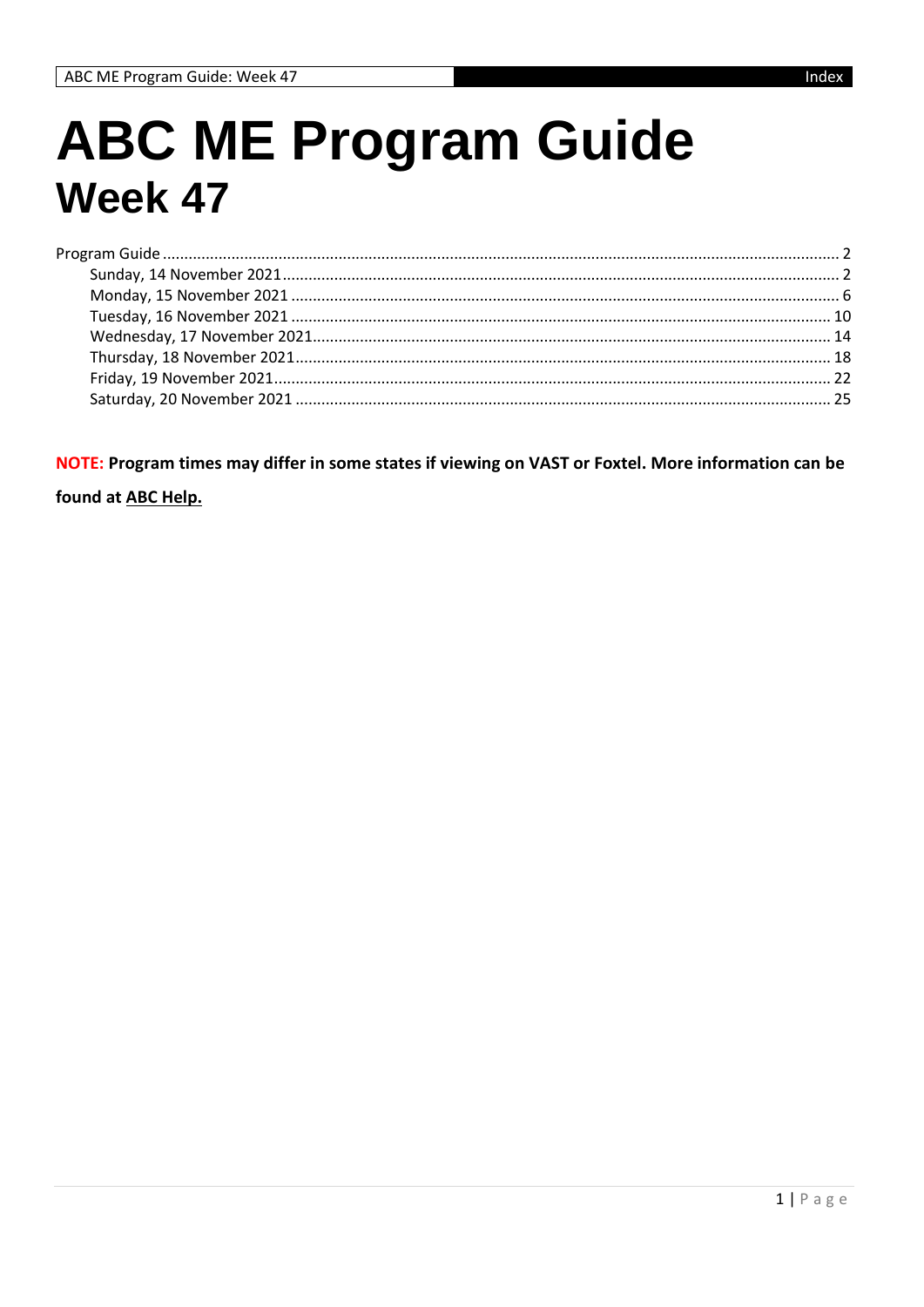# <span id="page-1-0"></span>**Program Guide**

### <span id="page-1-1"></span>**Sunday, 14 November 2021**

| 6:00am | <b>Supernoobs</b>                                                                       |
|--------|-----------------------------------------------------------------------------------------|
|        | (CC, Repeat, PG, This program is rated PG, parental guidance is recommended for viewers |
|        | under fifteen years.)                                                                   |
| 6:10am | <b>Danger Mouse</b>                                                                     |
|        | (Repeat, G)                                                                             |
| 6:25am | Grojband                                                                                |
|        | (CC, Repeat, G)                                                                         |
| 6:45am | Kuu Kuu Harajuku                                                                        |
|        | (Repeat, G)                                                                             |
| 7:00am | <b>Scream Street</b>                                                                    |
|        | (AD, PG, This program is rated PG, parental guidance is recommended for viewers under   |
|        | fifteen years.)                                                                         |
| 7:10am | <b>The Strange Chores</b>                                                               |
|        | (CC, Repeat, G)                                                                         |
| 7:20am | <b>Total DramaRama</b>                                                                  |
|        | (CC, Repeat, G)                                                                         |
| 7:30am | <b>Cloudy With A Chance Of Meatballs</b>                                                |
|        | (Repeat, PG, This program is rated PG, parental guidance is recommended for viewers     |
|        | under fifteen years.)                                                                   |
| 7:45am | The Rubbish World Of Dave Spud                                                          |
|        | (CC,AD,Repeat,G)                                                                        |
| 7:55am | <b>Dragons: Riders Of Berk</b>                                                          |
|        | (CC, Repeat, G)                                                                         |
| 8:20am | <b>The Penguins Of Madagascar</b>                                                       |
|        | (CC,AD,Repeat,G)                                                                        |
| 8:40am | <b>Kong: King Of The Apes</b>                                                           |
|        | (CC, Repeat, PG, This program is rated PG, parental guidance is recommended for viewers |
|        | under fifteen years.)                                                                   |
| 9:05am | <b>The Strange Chores</b>                                                               |
|        | (CC, Repeat, G)                                                                         |
| 9:15am | <b>Moka's Fabulous Adventures!</b>                                                      |
|        | (Repeat, G)                                                                             |
| 9:25am | <b>Kung Fu Panda: Legends Of Awesomeness</b>                                            |
|        | (Repeat, PG, This program is rated PG, parental guidance is recommended for viewers     |
|        | under fifteen years.)                                                                   |
| 9:45am | <b>ITCH</b>                                                                             |
|        | (CC, Repeat, PG, This program is rated PG, parental guidance is recommended for viewers |
|        | under fifteen years.)                                                                   |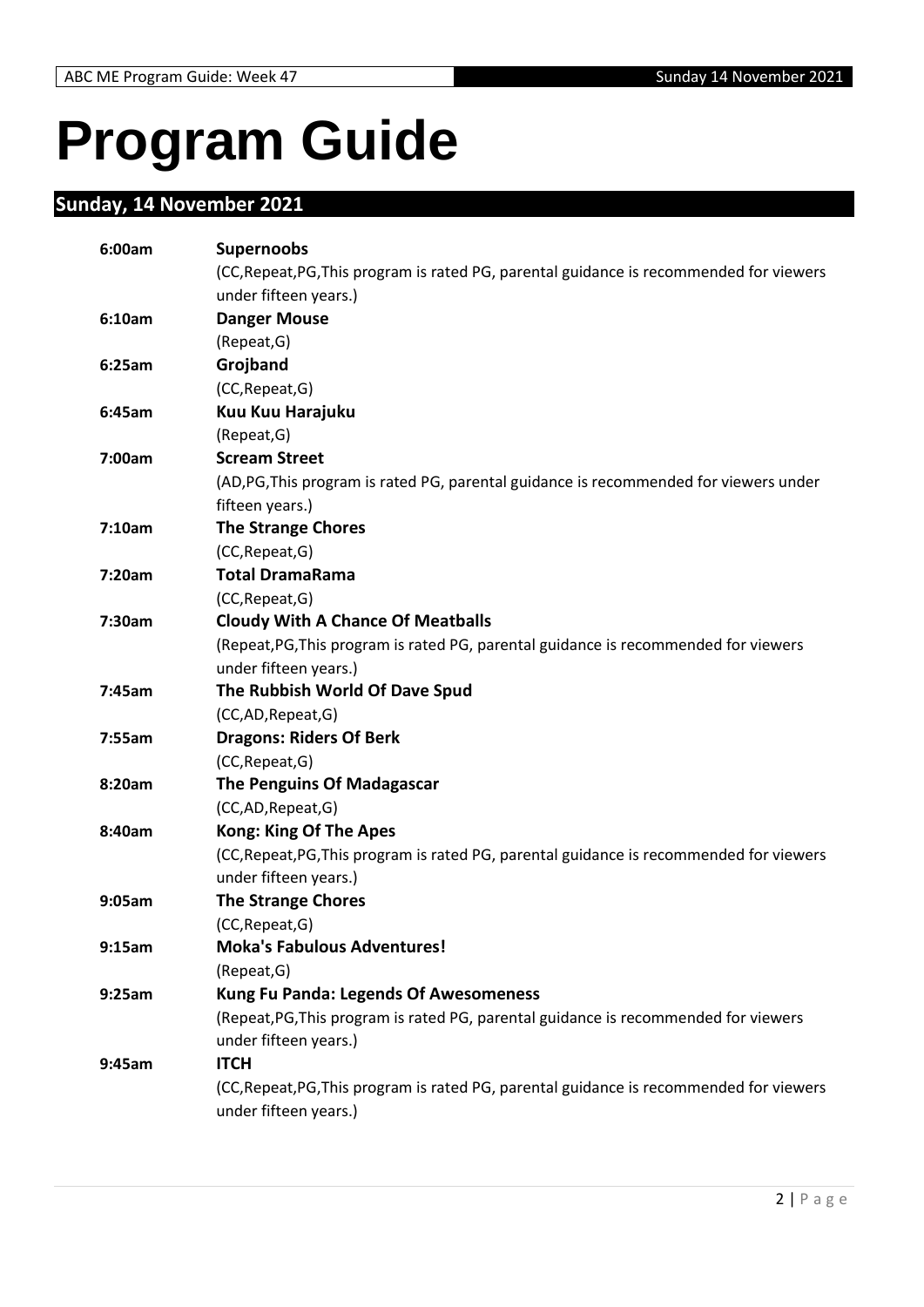| 10:15am            | <b>Endlings</b>                                                                            |
|--------------------|--------------------------------------------------------------------------------------------|
|                    | (CC,AD,Repeat,PG,This program is rated PG, parental guidance is recommended for            |
|                    | viewers under fifteen years.)                                                              |
| 10:35am            | <b>The Next Step</b>                                                                       |
|                    | (CC, Repeat, G)                                                                            |
| 11:00am            | So Awkward                                                                                 |
|                    | (CC, Repeat, G)                                                                            |
| 11:30am            | <b>Nippers</b>                                                                             |
|                    | (CC, Repeat, G)                                                                            |
| 12:00pm            | <b>Operation Ouch!</b>                                                                     |
|                    | (CC, Repeat, PG, This program is rated PG, parental guidance is recommended for viewers    |
|                    | under fifteen years., This program shows medical procedures. In an emergency ring 000      |
|                    | for help)                                                                                  |
| 12:30pm            | <b>Horrible Histories</b>                                                                  |
|                    | (CC, Repeat, PG, This program is rated PG, parental guidance is recommended for viewers    |
|                    | under fifteen years.)                                                                      |
| 1:00pm             | <b>Gym Stars</b>                                                                           |
|                    | (Repeat, G)<br><b>Steve Backshall Vs The Vertical Mile</b>                                 |
| 1:20pm             |                                                                                            |
|                    | (CC,AD, Repeat, G)<br>The Zoo                                                              |
| 2:15 <sub>pm</sub> |                                                                                            |
|                    | (CC, Repeat, G)                                                                            |
| $2:25$ pm          | <b>Play Your Pets Right</b>                                                                |
| 2:40pm             | (CC, Repeat, G)<br><b>Wow That's Amazing</b>                                               |
|                    | (CC, Repeat, G, Some of these experiments can be dangerous. Do not try them without        |
|                    | the help of an adult.)                                                                     |
| 3:05pm             | <b>Mythbusters Junior</b>                                                                  |
|                    | (CC, Repeat, PG, This program is rated PG, parental guidance is recommended for viewers    |
|                    | under fifteen years.)                                                                      |
| 3:55pm             | <b>Good Game Spawn Point: Snack Size</b>                                                   |
|                    | (Repeat)                                                                                   |
| 4:00pm             | <b>Get It Together!</b>                                                                    |
|                    | (CC, Repeat, G)                                                                            |
| 4:25pm             | <b>What's Cooking, Omari?</b>                                                              |
|                    | (CC, Repeat, G, For some of these activities you need to ask for an adult's permission. Do |
|                    | not try doing them on your own.)                                                           |
| 4:35pm             | <b>Almost Never</b>                                                                        |
|                    | (CC,AD,Repeat,G)                                                                           |
| 5:00pm             | <b>First Day</b>                                                                           |
|                    | (CC, Repeat, PG, This program is rated PG, parental guidance is recommended for viewers    |
|                    | under fifteen years.)                                                                      |
| 5:25pm             | <b>Miraculous: Tales Of Ladybug And Cat Noir</b>                                           |
|                    | (CC, Repeat, PG, This program is rated PG, parental guidance is recommended for viewers    |
|                    | under fifteen years.)                                                                      |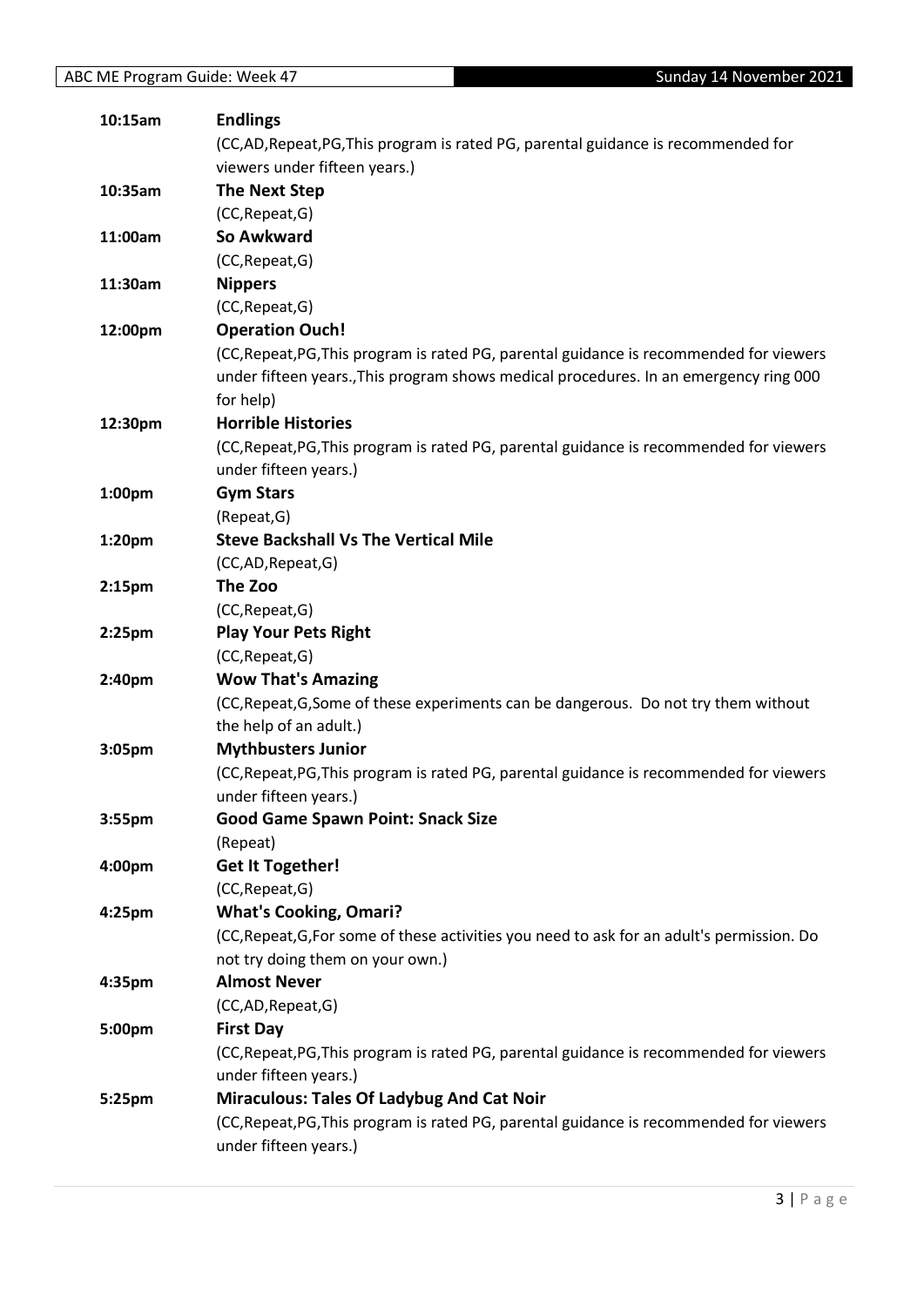| 5:50pm | <b>Total DramaRama</b><br>(CC, Repeat, G)                                                                                                                                                                                                                                                                                                              |
|--------|--------------------------------------------------------------------------------------------------------------------------------------------------------------------------------------------------------------------------------------------------------------------------------------------------------------------------------------------------------|
| 6:00pm | 100% Wolf: Legend Of The Moonstone: The Uberwolf<br>(CC, Repeat, PG, This program is rated PG, parental guidance is recommended for viewers<br>under fifteen years.)<br>The kids try to track down Ivan, who's run away from school in possession of the<br>moonstone, while also attending their first day of work placement!                         |
| 6:25pm | <b>Welcome To Earth: A Mission Too Far</b><br>(CC,G)<br>Two ankle high aliens, Mish and Klaus, are sent to Earth by Commander Alpha to locate a<br>new HQ ahead of her planned invasion.                                                                                                                                                               |
| 6:30pm | <b>Secrets Of Skin: Sensing</b><br>(CC, Repeat, G, Do not disturb or try to handle wild animals as they can be dangerous.)<br>Whether they live on land, in the sea, or in subterranean communities, skin is critical in<br>allowing animals to sense the world around them, be it to find food, navigate harsh<br>environments or avoid danger.       |
| 7:00pm | <b>Horrible Histories</b><br>(CC, Repeat, G)<br>A musical special, featuring many of your favourite songs from the fourth series.                                                                                                                                                                                                                      |
| 7:30pm | <b>Shaun The Sheep: Fetching</b><br>(CC, Repeat, G)<br>Bitzer falls in love with a she-dog from the local camp site. But when the flock create<br>havoc in the farmhouse, Shaun has to get the sheepdog's mind back on his job.                                                                                                                        |
| 7:35pm | Doctor Who: Sleep No More<br>(CC,AD,Repeat,PG,This program is rated PG, parental guidance is recommended for<br>viewers under fifteen years.)<br>Vision recovered from the wreckage of Le Verrier Space Station shows how the Doctor<br>and Clara became entangled in a rescue mission. As the footage plays out, a horrifying<br>secret is uncovered. |
| 8:25pm | Lost in Oz: The Deadly Desert<br>(CC,AD, Repeat, G)<br>When Dorothy, Toto and Scarecrow find themselves stranded in the Deadly Desert, they<br>follow a mysterious beacon in search of helpbut will it lead them to friends or foes?                                                                                                                   |
| 8:45pm | <b>Danger Mouse: The Admirable Penfold</b><br>(Repeat, G)<br>The Baron and Penfold are stranded together on a desert island.                                                                                                                                                                                                                           |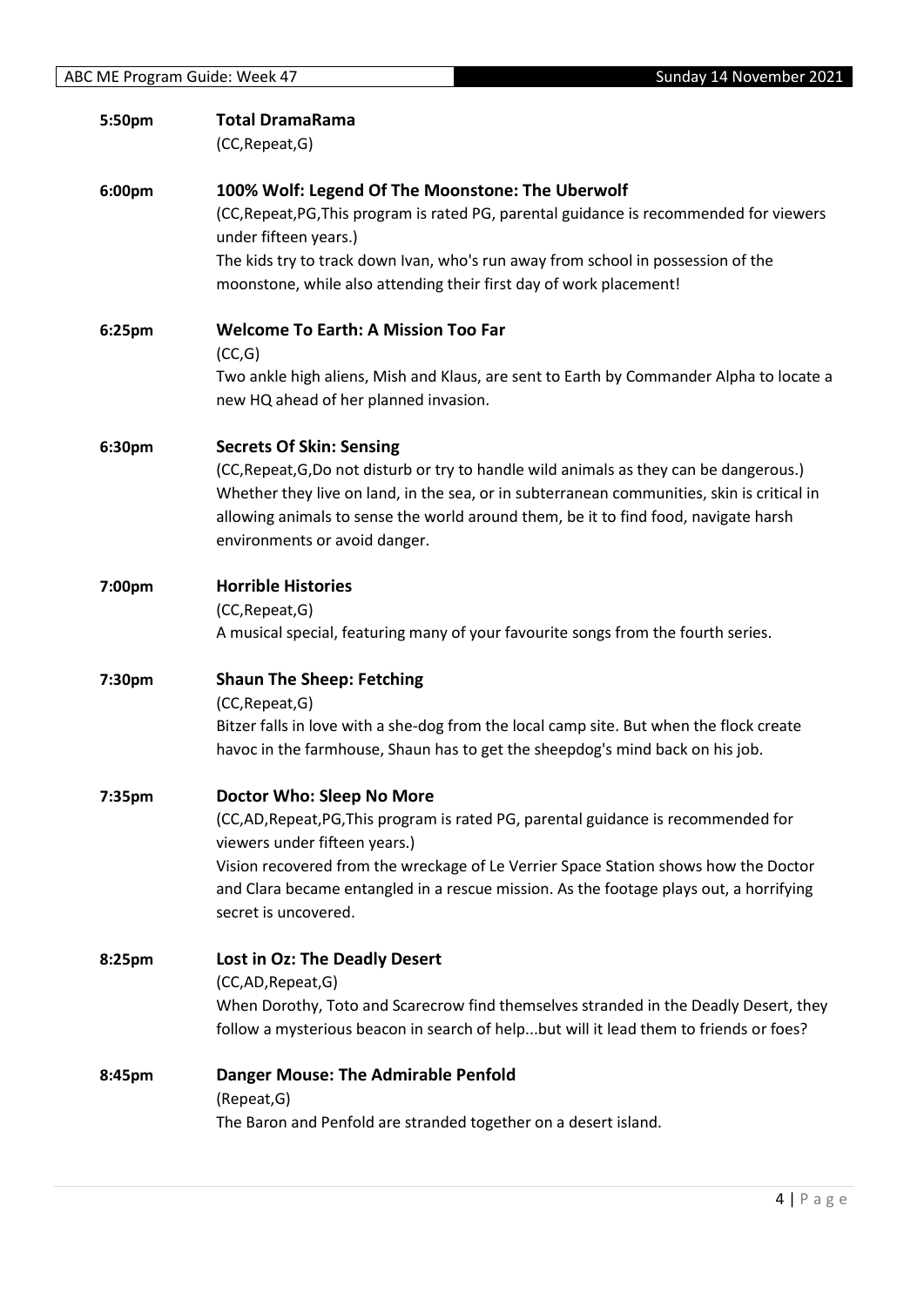| 9:00 <sub>pm</sub> | All Hail King Julien: The Day Before Tomorrow<br>(CC, Repeat, PG, This program is rated PG, parental guidance is recommended for viewers<br>under fifteen years.)<br>Nearly vanquished by Koto's troops, Julien rallies Mort's army, the bell snails, the space                                          |
|--------------------|----------------------------------------------------------------------------------------------------------------------------------------------------------------------------------------------------------------------------------------------------------------------------------------------------------|
| 9:20pm             | chimps, Clover and other loyal friends for one last hurrah.<br><b>Find Me In Paris: Mystery Princess</b><br>(CC, Repeat, G)<br>After Thea drops out of the BLOK, Lena must create online buzz for the crew in order to<br>stay on Dance Off.                                                             |
| 9:45pm             | <b>School Of Rock: Welcome To My Nightmare</b><br>(CC, Repeat, G)<br>Mr Finn's class decides to celebrate Halloween in school after Principal Mullins, who<br>hates the holiday, goes home sick. When she returns sooner than expected, they have to<br>scramble to keep her from finding out the truth. |
| 10:10pm            | rage<br>(Repeat, PG, Some of the music clips in this show may not be appropriate for everyone<br>watching ABC ME. If you're under fifteen you should check with an adult before watching<br>this next show.)<br>Wall-to-wall music videos, from new releases to classics and the long-forgotten.         |
| 11:10pm            | <b>ABC ME Programs Resume At 6am</b>                                                                                                                                                                                                                                                                     |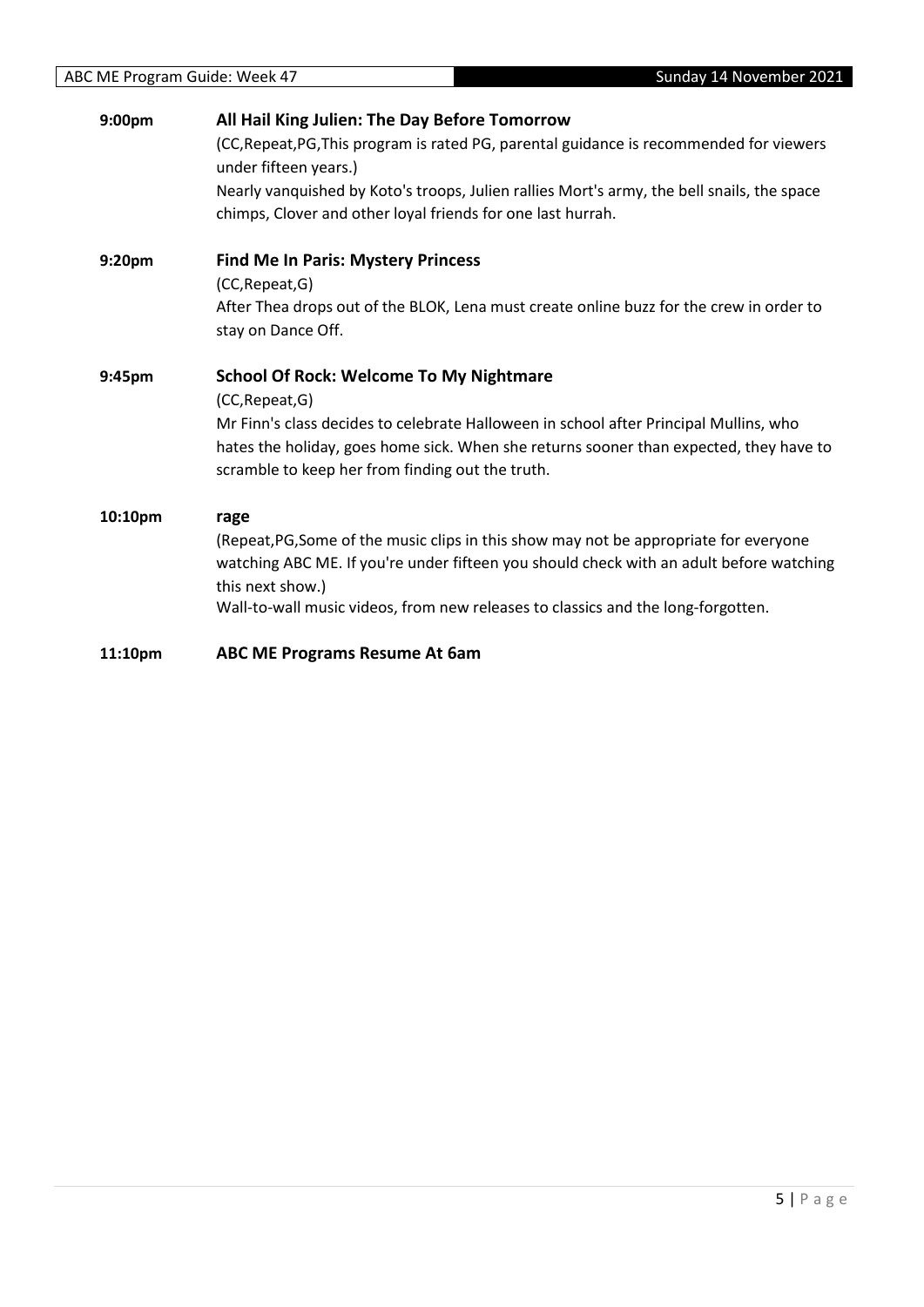### <span id="page-5-0"></span>**Monday, 15 November 2021**

| 6:00am  | <b>Supernoobs</b>                                                                       |
|---------|-----------------------------------------------------------------------------------------|
|         | (CC, Repeat, G)                                                                         |
| 6:10am  | <b>Danger Mouse</b>                                                                     |
|         | (Repeat, G)                                                                             |
| 6:25am  | Grojband                                                                                |
|         | (CC, Repeat, G)                                                                         |
| 6:45am  | Kuu Kuu Harajuku                                                                        |
|         | (Repeat, G)                                                                             |
| 7:00am  | <b>Scream Street</b>                                                                    |
|         | (AD,G)                                                                                  |
| 7:10am  | <b>The Strange Chores</b>                                                               |
|         | (CC, Repeat, PG, This program is rated PG, parental guidance is recommended for viewers |
|         | under fifteen years.)                                                                   |
| 7:20am  | <b>Total DramaRama</b>                                                                  |
|         | (CC, Repeat, G)                                                                         |
| 7:30am  | <b>Cloudy With A Chance Of Meatballs</b>                                                |
|         | (Repeat, G)                                                                             |
| 7:45am  | The Rubbish World Of Dave Spud                                                          |
|         | (CC,AD,Repeat,G)                                                                        |
| 7:55am  | <b>Dragons: Riders Of Berk</b>                                                          |
|         | (CC, Repeat, G)                                                                         |
| 8:20am  | <b>Dogstar</b>                                                                          |
|         | (CC, Repeat, G)                                                                         |
| 8:45am  | <b>Sally Bollywood</b>                                                                  |
|         | (CC, Repeat, G)                                                                         |
| 8:55am  | <b>Bottersnikes And Gumbles</b>                                                         |
|         | (CC, Repeat, G)                                                                         |
| 9:10am  | <b>Prank You Very Much</b>                                                              |
|         | (Repeat, G)                                                                             |
| 9:35am  | <b>Wow That's Amazing</b>                                                               |
|         | (CC, Repeat, G, Some of these experiments can be dangerous. Do not try them without     |
|         | the help of an adult.)                                                                  |
| 10:00am | <b>Mini Lessons: Maths</b>                                                              |
|         | (CC, Repeat, G)                                                                         |
| 10:10am | <b>Wow That's Amazing</b>                                                               |
|         | (CC, Repeat, G, Some of these experiments can be dangerous. Do not try them without     |
|         | the help of an adult.)                                                                  |
| 10:40am | <b>Mini Lessons</b>                                                                     |
|         | (CC, Repeat, G)                                                                         |
| 10:50am | <b>Look Kool</b>                                                                        |
|         | (CC, Repeat, G)                                                                         |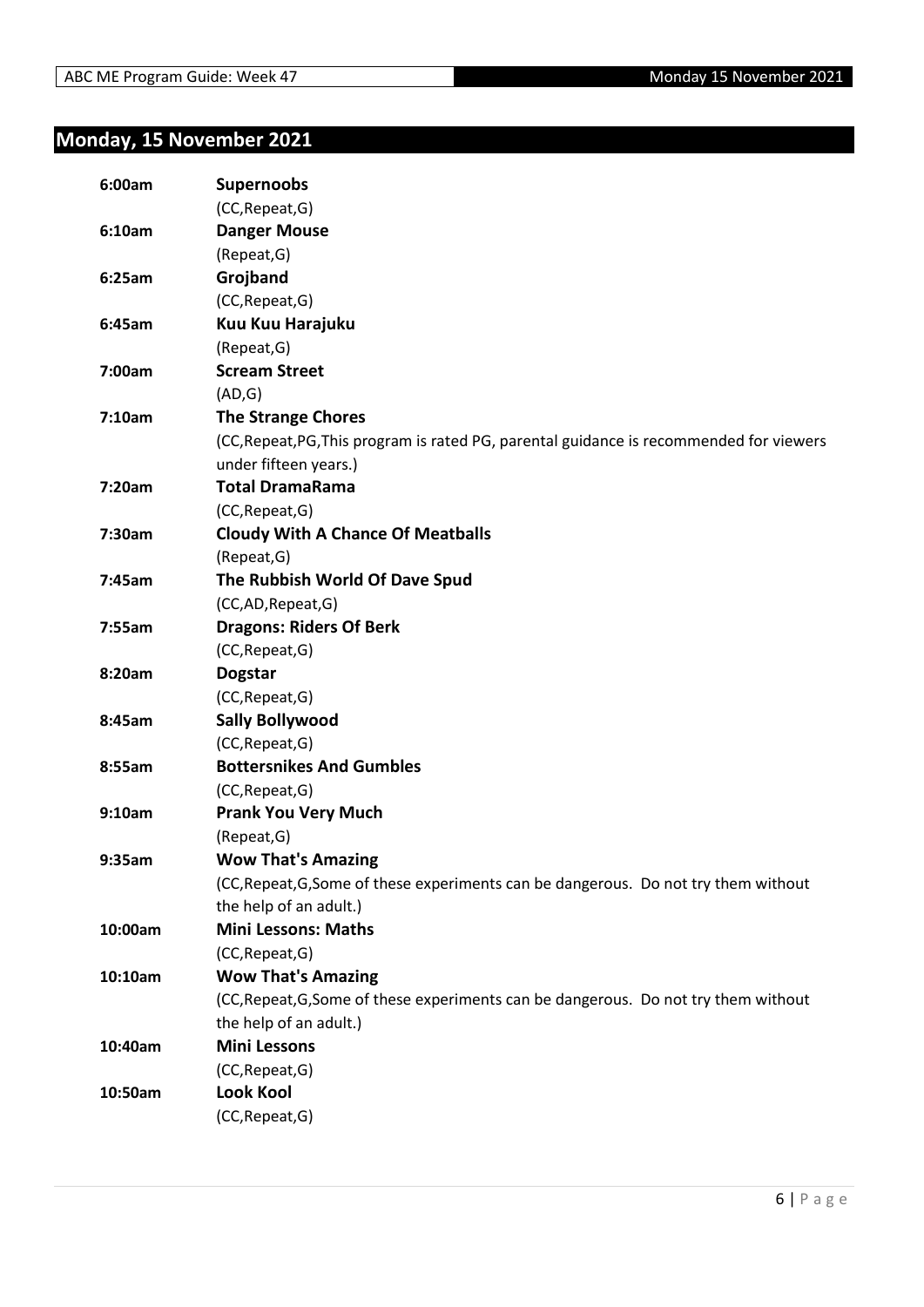| 11:10am   | <b>Science Max! Experiments At Large</b>                                                |
|-----------|-----------------------------------------------------------------------------------------|
|           | (CC, Repeat, G, Some of these experiments can be dangerous. Do not try them without     |
|           | the help of an adult.)                                                                  |
| 11:35am   | <b>Eco Eye: Sustainable Solutions</b>                                                   |
|           | (CC, Repeat, G)                                                                         |
| 12:00pm   | <b>Operation Ouch!</b>                                                                  |
|           | (CC, Repeat, PG, This program is rated PG, parental guidance is recommended for viewers |
|           | under fifteen years., This program shows medical procedures. In an emergency ring 000   |
|           | for help)                                                                               |
| 12:30pm   | <b>Horrible Histories</b>                                                               |
|           | (CC, Repeat, PG, This program is rated PG, parental guidance is recommended for viewers |
|           | under fifteen years.)                                                                   |
| 1:00pm    | <b>Gym Stars</b>                                                                        |
|           | (Repeat, G)                                                                             |
| $1:25$ pm | <b>Bushwhacked! Bugs</b>                                                                |
|           | (CC, Repeat, G)                                                                         |
| 1:30pm    | <b>Fierce Earth</b>                                                                     |
|           | (CC, Repeat, PG, This program is rated PG, parental guidance is recommended for viewers |
|           | under fifteen years.)                                                                   |
| 2:00pm    | <b>Top Jobs For Dogs</b>                                                                |
|           | (CC,AD,Repeat,G)                                                                        |
| 2:30pm    | <b>The Athena</b>                                                                       |
|           | (PG, This program is rated PG, parental guidance is recommended for viewers under       |
|           | fifteen years.)                                                                         |
| 3:00pm    | <b>Mortified</b>                                                                        |
|           | (CC, Repeat, G)                                                                         |
| 3:30pm    | Larry the Wonderpup                                                                     |
|           | (Repeat, G)                                                                             |
| 3:40pm    | <b>Matilda And The Ramsay Bunch</b>                                                     |
|           | (CC, Repeat, G)                                                                         |
| 4:00pm    | <b>Get It Together!</b>                                                                 |
|           | (CC, Repeat, G)                                                                         |
| 4:30pm    | TBA                                                                                     |
|           |                                                                                         |
| 4:55pm    | <b>Hardball</b>                                                                         |
|           | (CC, Repeat, G)                                                                         |
| 5:25pm    | <b>Miraculous: Tales Of Ladybug And Cat Noir</b>                                        |
|           | (CC, Repeat, G)                                                                         |
| 5:50pm    | <b>Total DramaRama</b>                                                                  |
|           | (CC, Repeat, PG, This program is rated PG, parental guidance is recommended for viewers |
|           | under fifteen years.)                                                                   |
| 6:00pm    | 100% Wolf: Legend Of The Moonstone: Milford's Got Skillz                                |
|           | (CC, Repeat, G)                                                                         |
|           | Wendy and Winslow feel undervalued, and decide to start their own search for Ivan - but |
|           | end up accidentally participating in a talent competition!                              |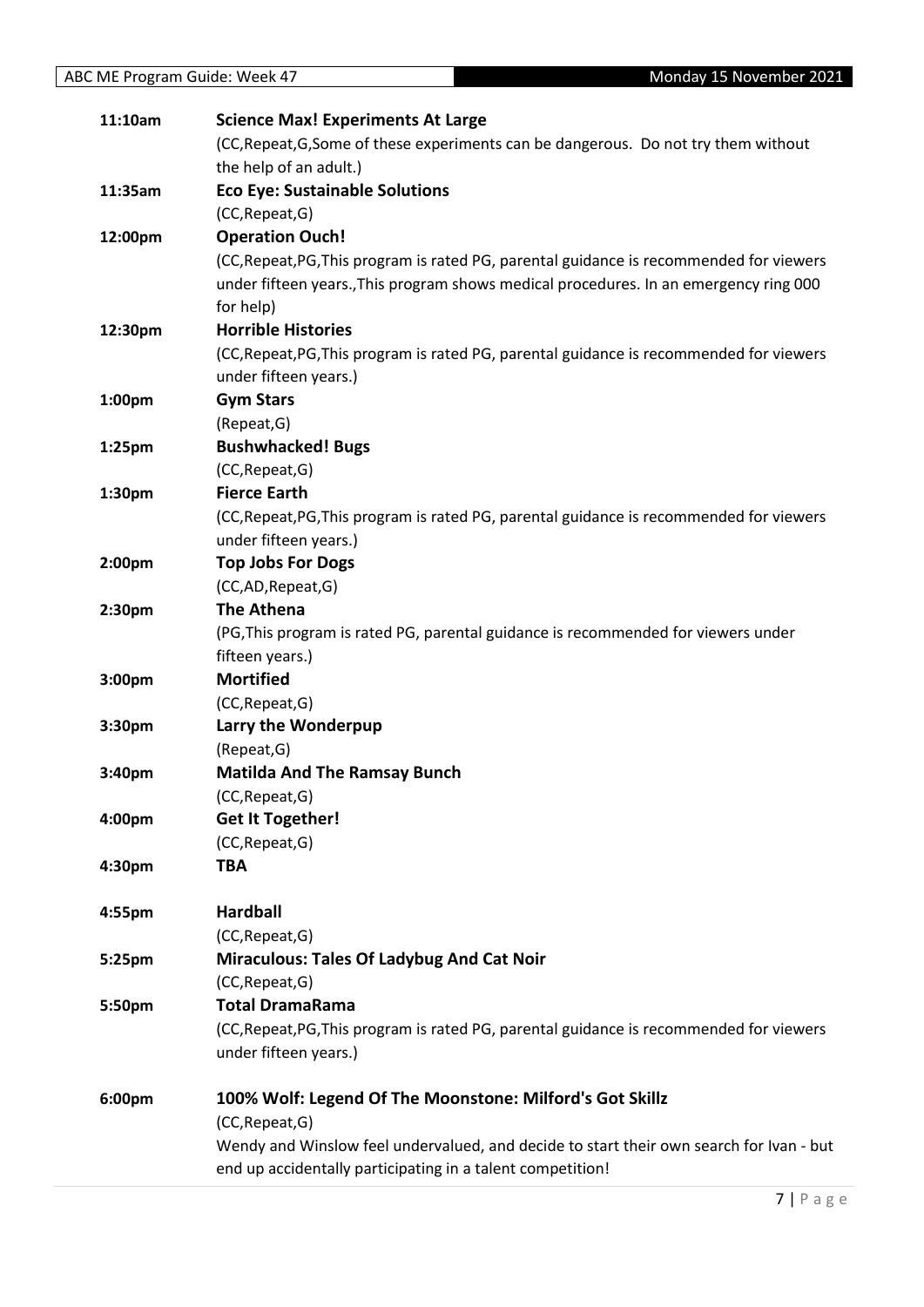| 6:25pm             | <b>BTN Newsbreak</b>                                                                     |
|--------------------|------------------------------------------------------------------------------------------|
|                    | (CC)                                                                                     |
|                    | Find out what's going on in the world with a news bulletin designed for children,        |
|                    | featuring stories that are relevant and easy to understand.                              |
|                    |                                                                                          |
| 6:30pm             | Barney's Barrier Reef: Family Ties - Can Live With Them, Can't Live Without              |
|                    | <b>Them</b>                                                                              |
|                    | (CC, Repeat, G)                                                                          |
|                    | Barney Harwood and Gemma Hunt find out about family ties under the sea.                  |
|                    |                                                                                          |
| 7:00pm             | <b>Horrible Histories</b>                                                                |
|                    | (CC, Repeat, G)                                                                          |
|                    | The Saxon gods form an unlikely team of superheroes; astronaut Neil Armstrong reveals    |
|                    | his new weight loss programme; we meet Georgian London's crime-fighting genius, and      |
|                    |                                                                                          |
|                    | Rosa Parks sings about her struggle for equality.                                        |
| 7:30pm             | <b>Shaun The Sheep: Bathtime</b>                                                         |
|                    |                                                                                          |
|                    | (CC, Repeat, G)                                                                          |
|                    | The flock refuse to have a wash in the freezing sheep dip, so Shaun goes on a commando   |
|                    | raid to hi-jack the hot water from the Farmer's bath tub.                                |
| 7:35pm             | Doctor Who: Face The Raven                                                               |
|                    | (CC,AD,Repeat,PG,This program is rated PG, parental guidance is recommended for          |
|                    | viewers under fifteen years.)                                                            |
|                    |                                                                                          |
|                    | The Doctor and Clara, with their old friend Rigsy, find themselves in a magical alien    |
|                    | world, hidden on a street in the heart of London.                                        |
| 8:25pm             | Lost in Oz: Magic From Nothing                                                           |
|                    | (CC,AD,Repeat,G)                                                                         |
|                    | West struggles to control the powerful magic she's been experiencing ever since she and  |
|                    |                                                                                          |
|                    | Dorothy faced Langwidere. Meanwhile, in the Nome Kingdom, Dorothy hatches a plan to      |
|                    | escape with Toto and Scarecrow before it's too late.                                     |
| 8:45pm             | <b>Danger Mouse: Colonel Dangermouse</b>                                                 |
|                    | (Repeat, G)                                                                              |
|                    | Danger Mouse is made Boss of the secret service.                                         |
|                    |                                                                                          |
| 9:00 <sub>pm</sub> | All Hail King Julien: Julien 2.0                                                         |
|                    | (CC, Repeat, PG, This program is rated PG, parental guidance is recommended for viewers  |
|                    | under fifteen years.)                                                                    |
|                    | King Julien wants a do-over to become King Julien 2.0 and actually listen to his people. |
|                    | But when everyone feels their voice is the most important, the kingdom becomes a         |
|                    |                                                                                          |
|                    | chaotic mess.                                                                            |
|                    |                                                                                          |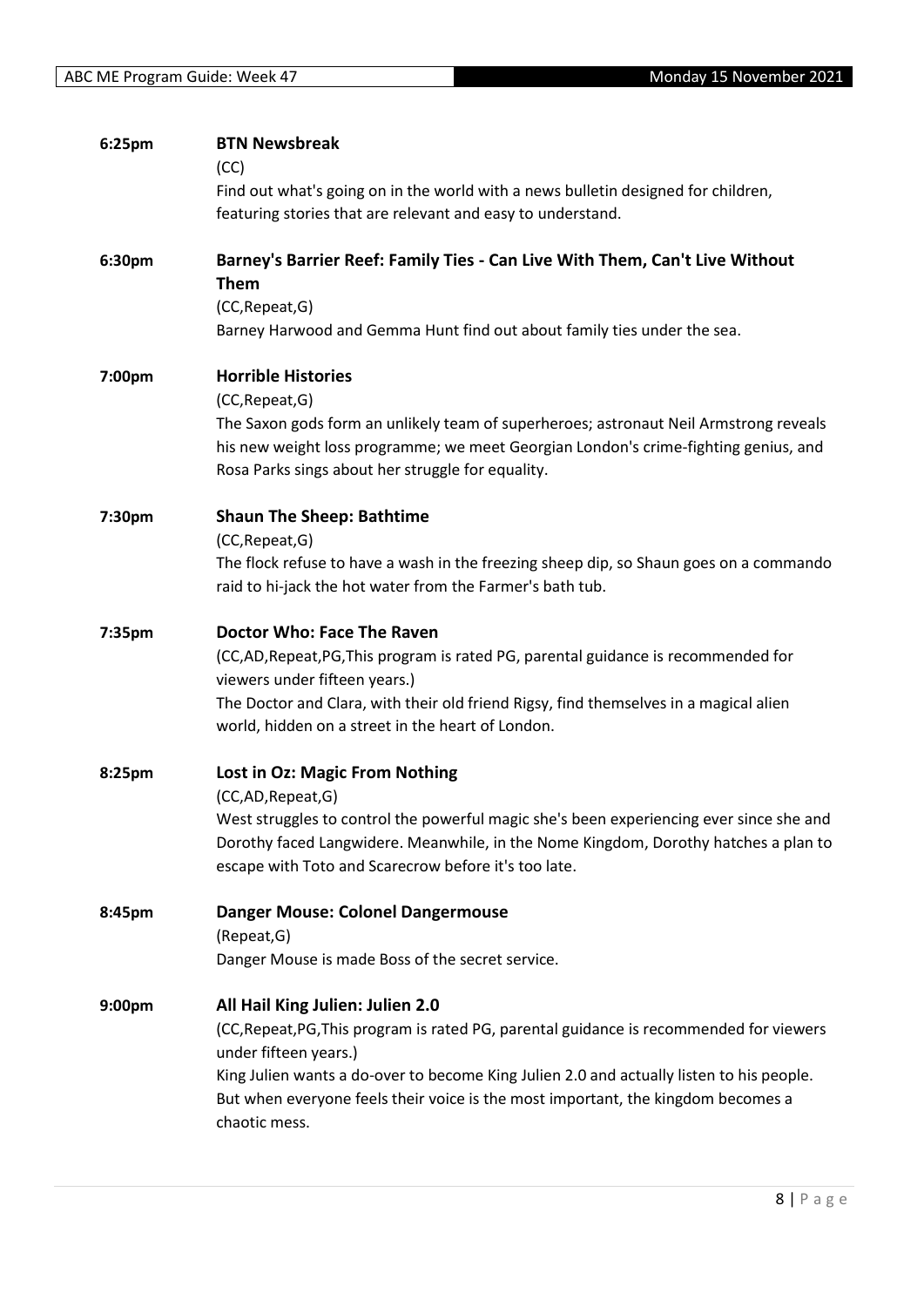#### **9:20pm Find Me In Paris: Flash Forward** (CC,Repeat,G) During Max's auditions for the Carte Blanche showcase, Lena is distracted with trying to get Ines to forgive her for changing the calculations on her time travel science paper. **9:45pm School Of Rock: Total Eclipse Of The Heart** (CC,Repeat,G) Summer tries to get over Freddy once and for all, only to be stuck with him and Kale at a school overnight. Freddy begins to wonder if he is with the right girl. Mr Finn helps Tomika overcome one of her biggest fears. **10:10pm rage** (Repeat,PG,Some of the music clips in this show may not be appropriate for everyone watching ABC ME. If you're under fifteen you should check with an adult before watching this next show.) Wall-to-wall music videos, from new releases to classics and the long-forgotten.

#### **11:10pm ABC ME Programs Resume At 6am**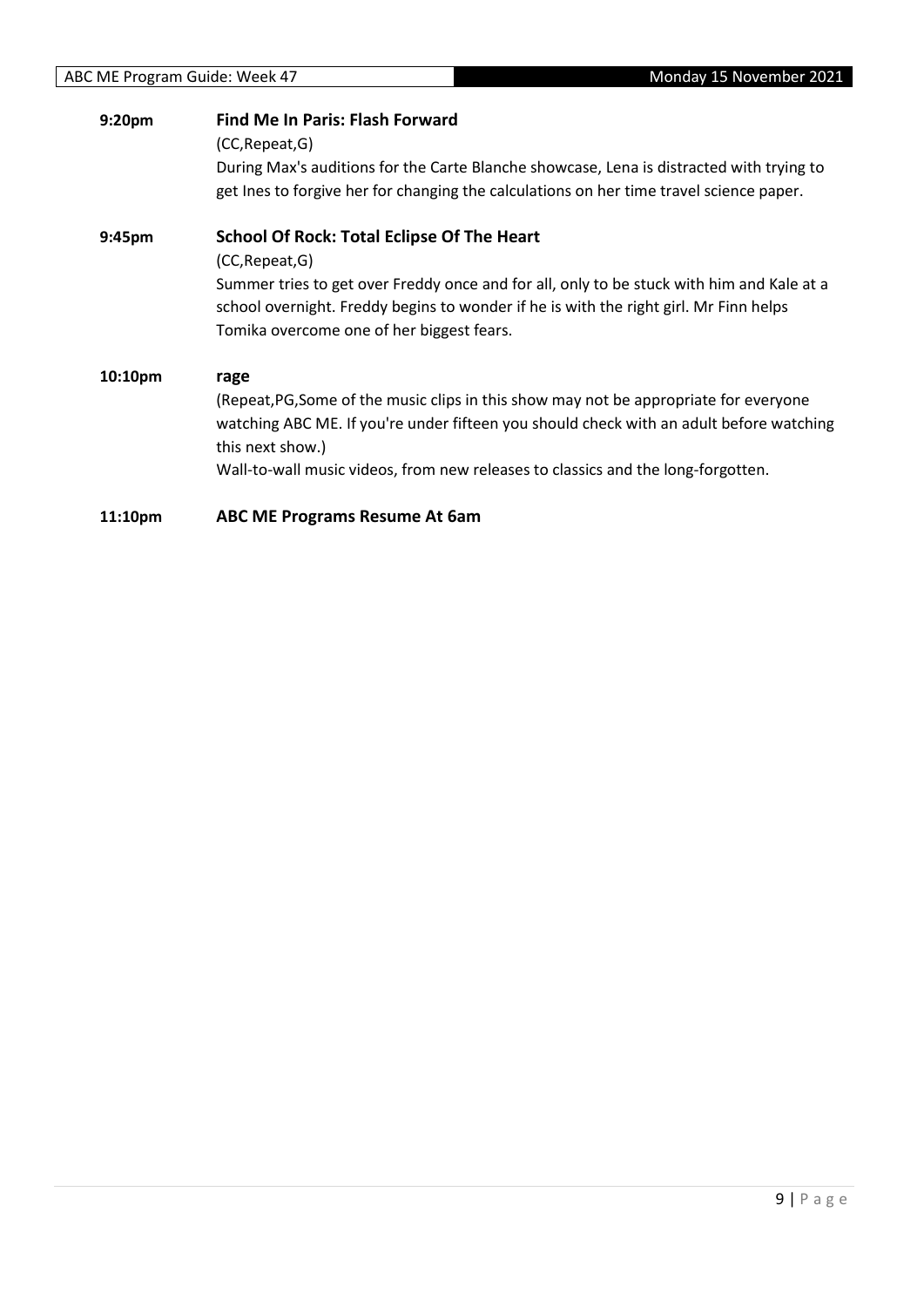### <span id="page-9-0"></span>**Tuesday, 16 November 2021**

| 6:00am  | <b>Supernoobs</b>                                                                       |
|---------|-----------------------------------------------------------------------------------------|
|         | (CC, Repeat, PG, This program is rated PG, parental guidance is recommended for viewers |
|         | under fifteen years.)                                                                   |
| 6:10am  | <b>Danger Mouse</b>                                                                     |
|         | (Repeat, G)                                                                             |
| 6:25am  | Grojband                                                                                |
|         | (CC, Repeat, G)                                                                         |
| 6:45am  | Kuu Kuu Harajuku                                                                        |
|         | (Repeat, G)                                                                             |
| 7:00am  | <b>Scream Street</b>                                                                    |
|         | (AD)                                                                                    |
| 7:10am  | <b>The Strange Chores</b>                                                               |
|         | (CC, Repeat, G)                                                                         |
| 7:20am  | <b>Total DramaRama</b>                                                                  |
|         | (CC, Repeat, PG, This program is rated PG, parental guidance is recommended for viewers |
|         | under fifteen years.)                                                                   |
| 7:30am  | <b>Cloudy With A Chance Of Meatballs</b>                                                |
|         | (Repeat, G)                                                                             |
| 7:45am  | The Rubbish World Of Dave Spud                                                          |
|         | (CC,AD,Repeat,G)                                                                        |
| 7:55am  | <b>Dragons: Riders Of Berk</b>                                                          |
|         | (CC, Repeat, G)                                                                         |
| 8:20am  | <b>Dogstar</b>                                                                          |
|         | (CC, Repeat, G)                                                                         |
| 8:45am  | <b>Sally Bollywood</b>                                                                  |
|         | (CC, Repeat, G)                                                                         |
| 8:55am  | <b>Bottersnikes And Gumbles</b>                                                         |
|         | (CC, Repeat, G)                                                                         |
| 9:10am  | <b>Prank You Very Much</b>                                                              |
|         | (Repeat, G)                                                                             |
| 9:35am  | <b>Wow That's Amazing</b>                                                               |
|         | (CC, Repeat, G)                                                                         |
| 10:00am | <b>BTN</b>                                                                              |
|         | (CC)                                                                                    |
| 10:25am | Where in the World?                                                                     |
|         | (CC, Repeat, G)                                                                         |
| 10:40am | <b>Koumi's Animated Picture Book</b>                                                    |
|         | (G)                                                                                     |
| 10:45am | <b>Maddie's Do You Know?</b>                                                            |
|         | (CC,G)                                                                                  |
| 10:50am | <b>Water Wisdom</b>                                                                     |
|         | (CC, Repeat, G)                                                                         |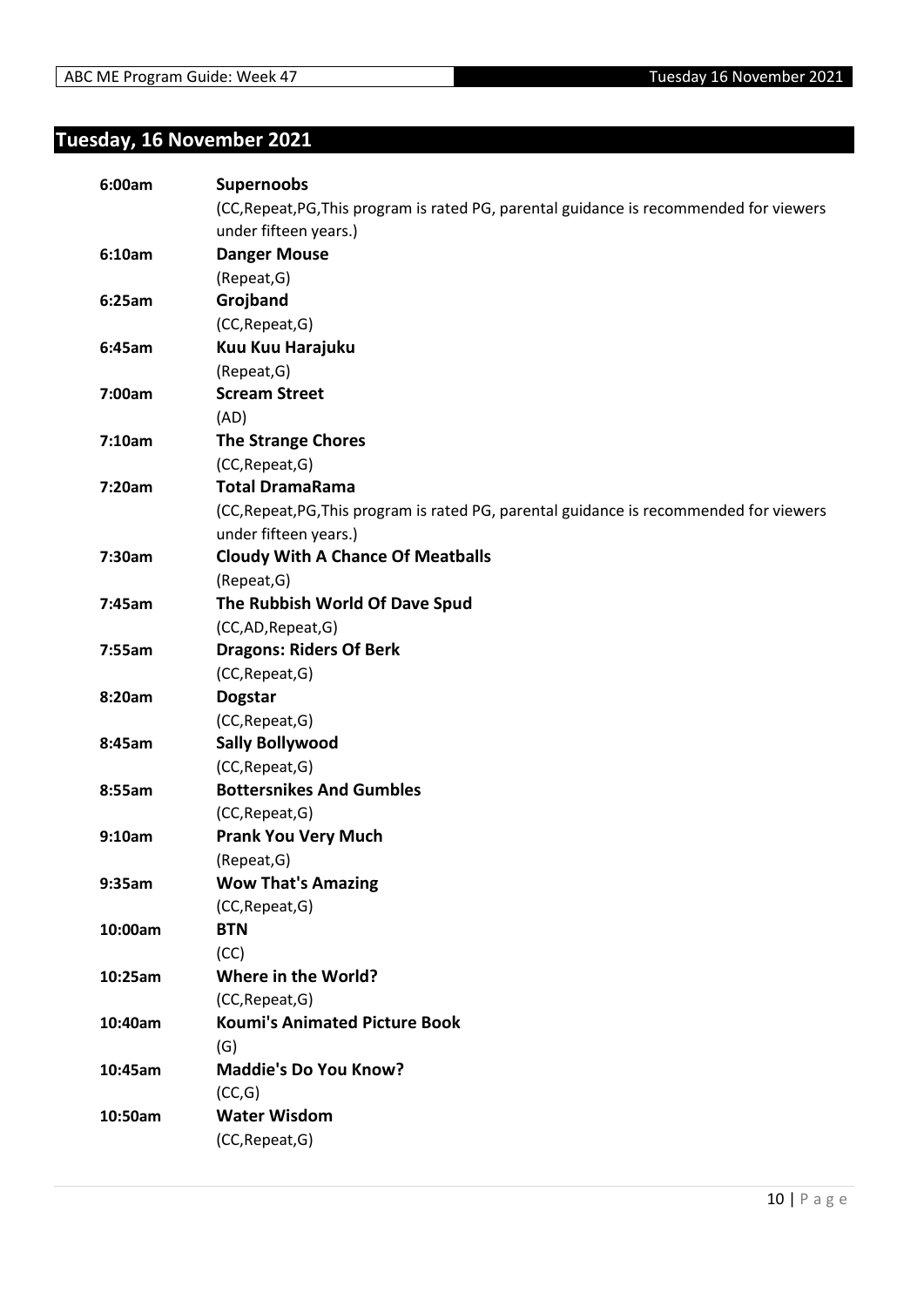| 11:00am            | <b>Smart Materials</b>                                                                     |
|--------------------|--------------------------------------------------------------------------------------------|
|                    | (CC, Repeat, G)                                                                            |
| 11:30am            | <b>Get Into Textiles</b>                                                                   |
|                    | (CC, Repeat, G)                                                                            |
| 12:00pm            | <b>Operation Ouch!</b>                                                                     |
|                    | (CC, Repeat, PG, This program is rated PG, parental guidance is recommended for viewers    |
|                    | under fifteen years., This program shows medical procedures. In an emergency ring 000      |
|                    | for help)                                                                                  |
| 12:30pm            | <b>Horrible Histories</b>                                                                  |
|                    | (CC, Repeat, G)                                                                            |
| 1:00 <sub>pm</sub> | <b>Gym Stars</b>                                                                           |
|                    | (Repeat, G)                                                                                |
| 1:25pm             | <b>Bushwhacked! Bugs</b>                                                                   |
|                    | (CC, Repeat, G)                                                                            |
| 1:30pm             | <b>Fierce Earth</b>                                                                        |
|                    | (CC, Repeat, G)                                                                            |
| 2:00pm             | <b>Top Jobs For Dogs</b>                                                                   |
|                    | (CC,AD,Repeat,G)                                                                           |
| 2:30pm             | <b>The Athena</b>                                                                          |
|                    | (G)                                                                                        |
| 3:00pm             | <b>Mortified</b>                                                                           |
|                    | (CC, Repeat, G)                                                                            |
| 3:30pm             | Larry the Wonderpup                                                                        |
|                    | (Repeat, G)                                                                                |
| 3:40pm             | <b>Matilda And The Ramsay Bunch</b>                                                        |
|                    | (CC, Repeat, G)                                                                            |
| 4:00pm             | <b>Get It Together!</b>                                                                    |
|                    | (CC, Repeat, G, For some of these activities you need to ask for an adult's permission. Do |
|                    | not try doing them on your own.)                                                           |
| 4:30pm             | <b>TBA</b>                                                                                 |
|                    |                                                                                            |
| 4:55pm             | <b>Hardball</b>                                                                            |
|                    | (CC, Repeat, G)                                                                            |
| 5:25pm             | <b>Miraculous: Tales Of Ladybug And Cat Noir</b>                                           |
|                    | (CC, Repeat, PG, This program is rated PG, parental guidance is recommended for viewers    |
|                    | under fifteen years.)                                                                      |
| 5:50pm             | <b>Total DramaRama</b>                                                                     |
|                    | (CC, Repeat, PG, This program is rated PG, parental guidance is recommended for viewers    |
|                    | under fifteen years.)                                                                      |
|                    |                                                                                            |
| 6:00pm             | 100% Wolf: Legend Of The Moonstone: Beast in Show                                          |
|                    | (CC, Repeat, G)                                                                            |
|                    | Howlington is closed down in the wake of the uber-showdown, and Batty goes back to         |
|                    | the streets to hunt down information on the missing moonstone.                             |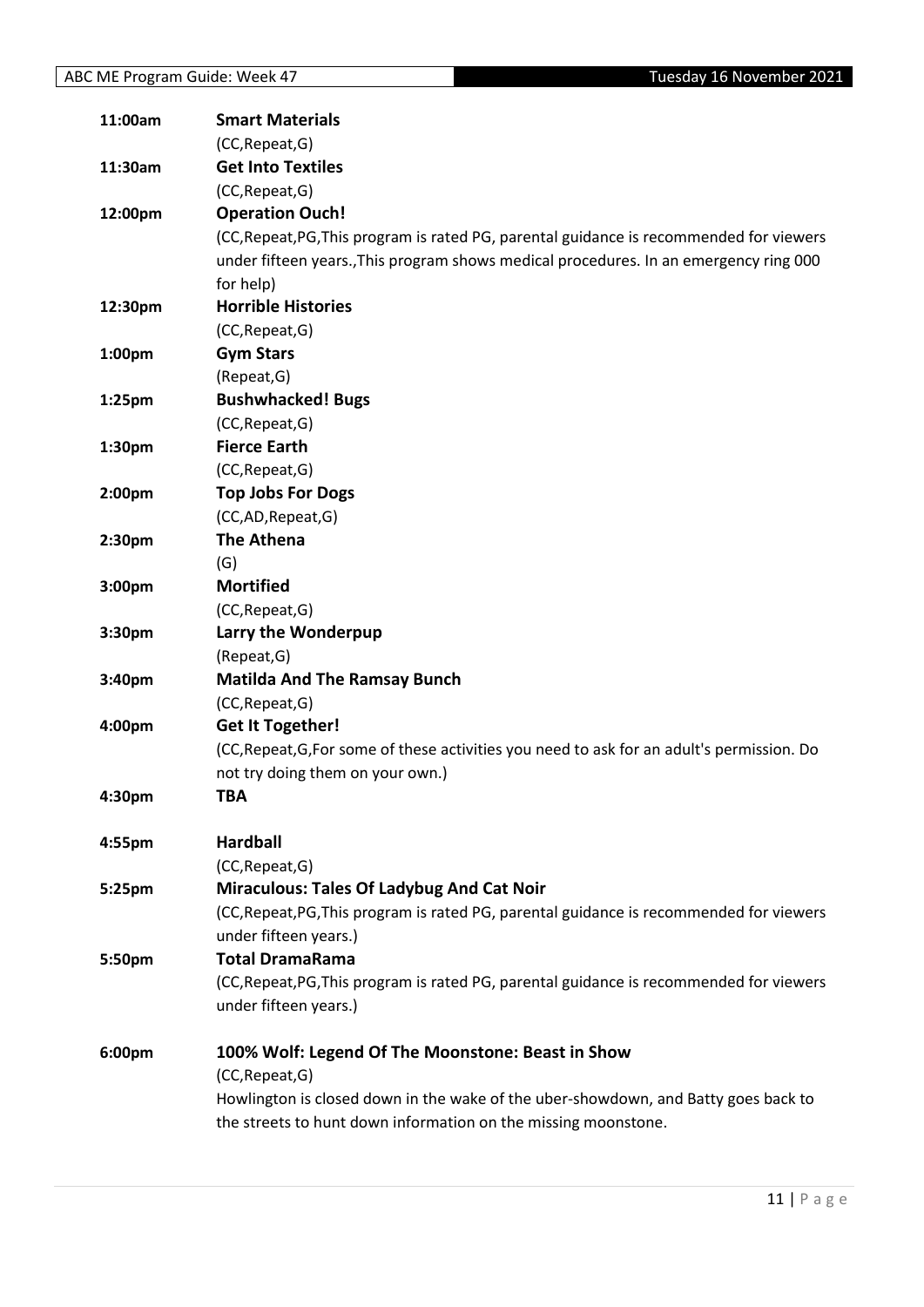| <b>BTN Newsbreak</b><br>(CC)                                                                                                                                                                                                                                                                                                                    |
|-------------------------------------------------------------------------------------------------------------------------------------------------------------------------------------------------------------------------------------------------------------------------------------------------------------------------------------------------|
| Find out what's going on in the world with a news bulletin designed for children,<br>featuring stories that are relevant and easy to understand.                                                                                                                                                                                                |
| <b>Barney's Barrier Reef: Waste Not, Want Not</b><br>(CC, Repeat, G)                                                                                                                                                                                                                                                                            |
| Barney Harwood and Gemma Hunt meet extreme recyclers in the Barrier Reef.                                                                                                                                                                                                                                                                       |
| <b>Horrible Histories</b><br>(CC, Repeat, G)<br>We meet a charming Stuart highwayman; the Captain of the Titanic holds the world's<br>worst safety briefing; famous writer Mary Shelley pitches the movie of her life; and those<br>violent Vikings show their softer side in a song.                                                           |
| <b>Shaun The Sheep: Big Top Timmy</b>                                                                                                                                                                                                                                                                                                           |
| (CC, Repeat, G)<br>A circus sets up in a nearby field, and a spellbound Timmy wanders off to investigate.<br>Can Shaun rescue him before the Farmer notices he's gone?                                                                                                                                                                          |
| <b>Doctor Who: Heaven Sent</b>                                                                                                                                                                                                                                                                                                                  |
| (CC,AD,Repeat,PG,This program is rated PG, parental guidance is recommended for<br>viewers under fifteen years.)                                                                                                                                                                                                                                |
| Trapped in a world unlike any other he has seen, the Doctor faces the greatest challenge<br>of his many lives. One final test - and he must face it alone.                                                                                                                                                                                      |
| Lost in Oz: The Still Season                                                                                                                                                                                                                                                                                                                    |
| (CC,AD,Repeat,G)<br>Dorothy finishes building her escape sandboat, but she'll need the wind in order to get<br>back to Emerald City with her friends. Meanwhile, West discovers the missing ingredient<br>necessary to control her magical powers.                                                                                              |
| Danger Mouse: Ernest Penfold And The Half Priced Wand                                                                                                                                                                                                                                                                                           |
| (Repeat, G)<br>Penfold learns that when it comes to being special, it's what's inside that counts.                                                                                                                                                                                                                                              |
| All Hail King Julien: Spin Cycle<br>(CC, Repeat, PG, This program is rated PG, parental guidance is recommended for viewers<br>under fifteen years.)<br>When a segment on Xixi's show changes the kingdom, Julien begins scheming ways to<br>use the influence of the show to his advantage and creates a Julien-centric propaganda<br>machine. |
|                                                                                                                                                                                                                                                                                                                                                 |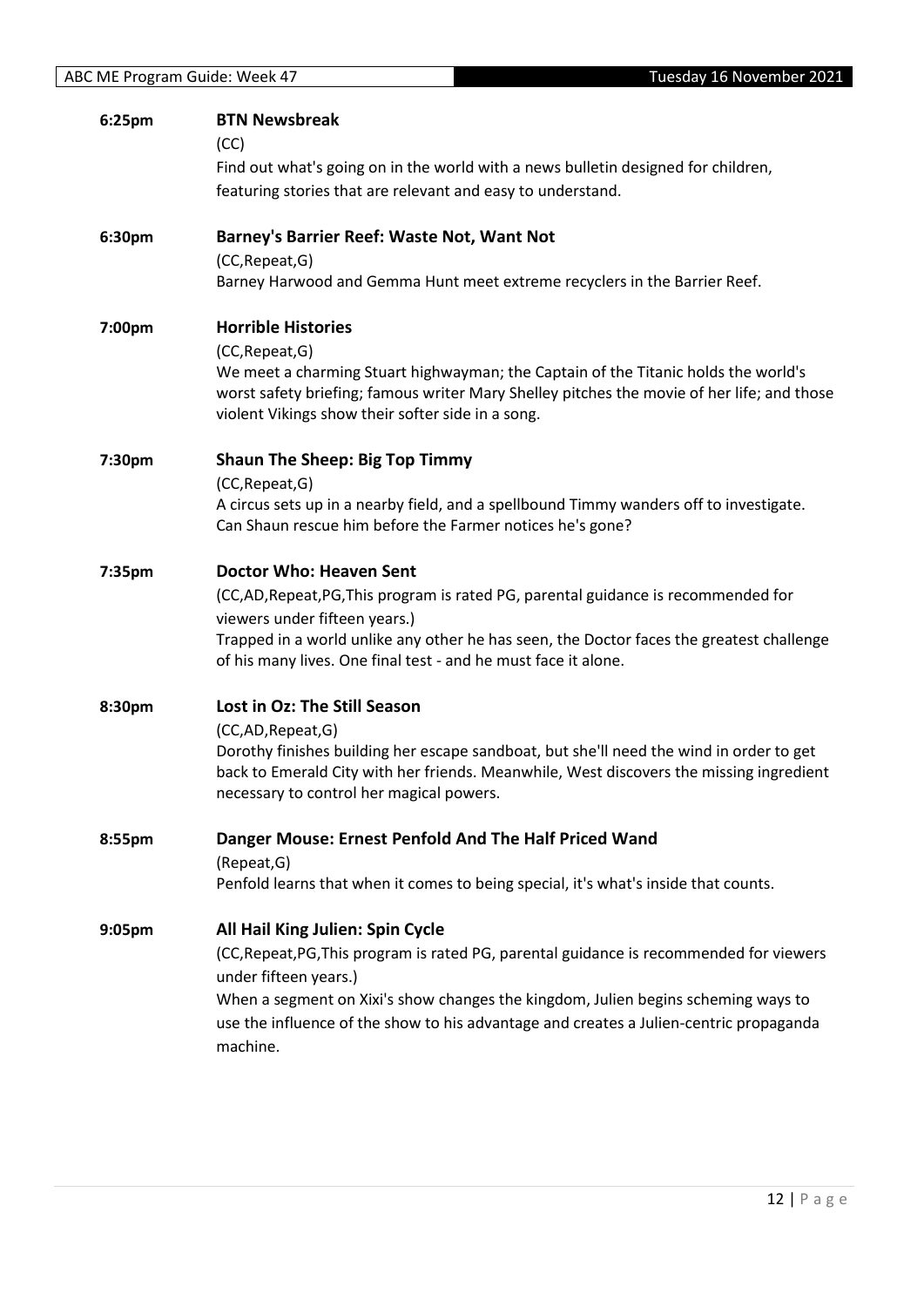| 9:30pm  | Find Me In Paris: Mutiny at the Garnier<br>(CC, Repeat, G)<br>After Lena learns that only Thea and Isaac have roles in Max's Carte Blanche, she                               |
|---------|-------------------------------------------------------------------------------------------------------------------------------------------------------------------------------|
|         | complains to Gabrielle who splits the performance into two parts between Max and<br>Lena.                                                                                     |
| 9:55pm  | School Of Rock: Don't Let Me Be Misunderstood                                                                                                                                 |
|         | (CC, Repeat, PG, This program is rated PG, parental guidance is recommended for viewers<br>under fifteen years.)                                                              |
|         | Tomika and Zack work on a love song together, leading to a moment that will change<br>their friendship forever. Summer and Lawrence hang out together for the first time, and |
|         | Freddy helps Mr Finn with a problem.                                                                                                                                          |
| 10:15pm | rage                                                                                                                                                                          |
|         | (Repeat, PG, Some of the music clips in this show may not be appropriate for everyone                                                                                         |
|         | watching ABC ME. If you're under fifteen you should check with an adult before watching<br>this next show.)                                                                   |
|         | Wall-to-wall music videos, from new releases to classics and the long-forgotten.                                                                                              |
| 11:20pm | <b>ABC ME Programs Resume At 6am</b>                                                                                                                                          |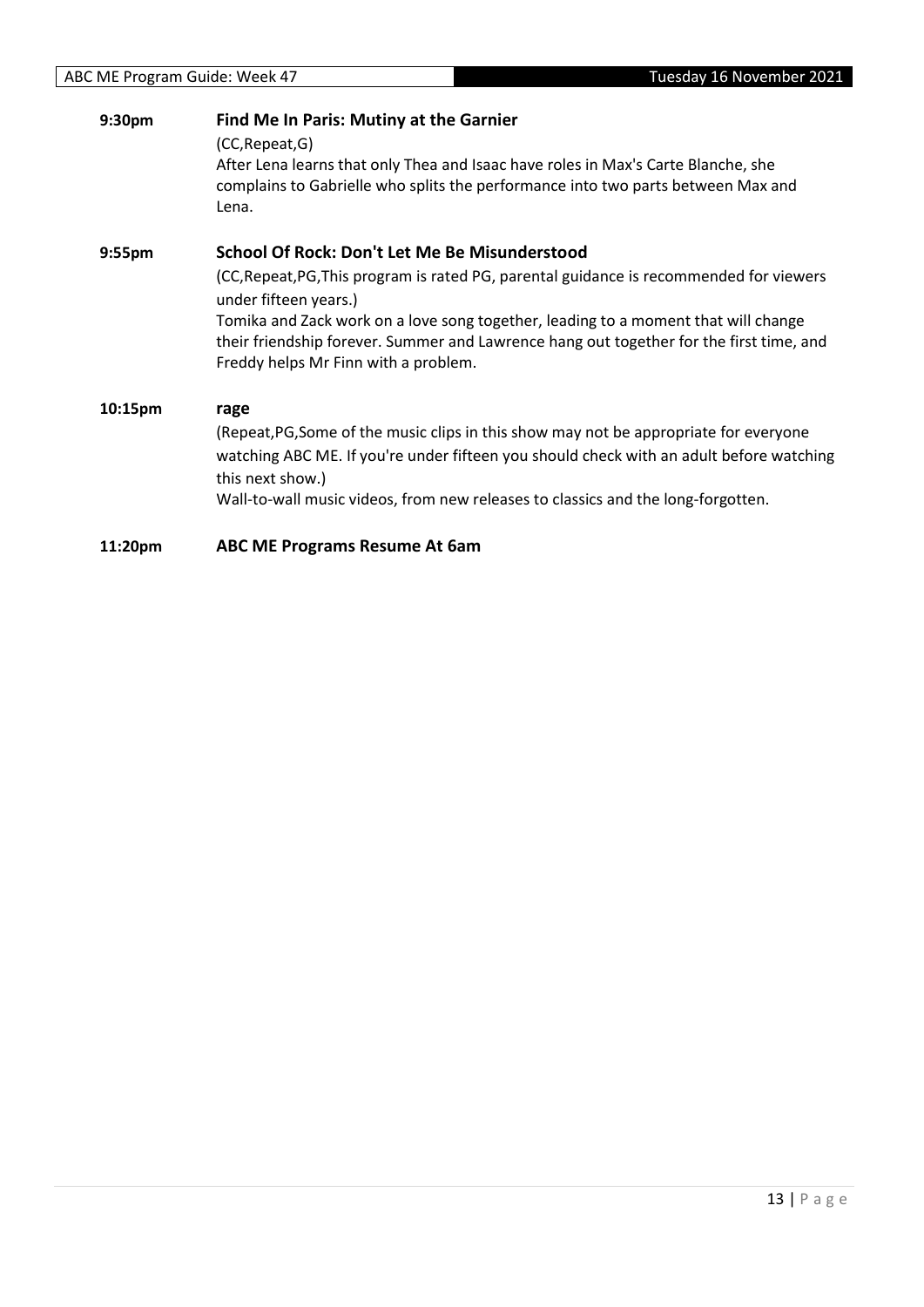### <span id="page-13-0"></span>**Wednesday, 17 November 2021**

| 6:00am  | <b>Supernoobs</b>                                                                     |
|---------|---------------------------------------------------------------------------------------|
|         | (CC, Repeat, G)                                                                       |
| 6:10am  | <b>Danger Mouse</b>                                                                   |
|         | (Repeat, G)                                                                           |
| 6:25am  | Grojband                                                                              |
|         | (CC, Repeat, G)                                                                       |
| 6:45am  | Kuu Kuu Harajuku                                                                      |
|         | (Repeat, G)                                                                           |
| 7:00am  | <b>Scream Street</b>                                                                  |
|         | (AD, PG, This program is rated PG, parental guidance is recommended for viewers under |
|         | fifteen years.)                                                                       |
| 7:10am  | <b>The Strange Chores</b>                                                             |
|         | (CC, Repeat, G)                                                                       |
| 7:20am  | <b>Total DramaRama</b>                                                                |
|         | (CC, Repeat, G)                                                                       |
| 7:30am  | <b>Cloudy With A Chance Of Meatballs</b>                                              |
|         | (Repeat, G)                                                                           |
| 7:45am  | The Rubbish World Of Dave Spud                                                        |
|         | (CC,AD,Repeat,PG,This program is rated PG, parental guidance is recommended for       |
|         | viewers under fifteen years.)                                                         |
| 7:55am  | <b>Dragons: Riders Of Berk</b>                                                        |
|         | (CC, Repeat, G)                                                                       |
| 8:20am  | The Day My Butt Went Psycho!                                                          |
|         | (CC, Repeat, G)                                                                       |
| 8:45am  | <b>Sally Bollywood</b>                                                                |
|         | (CC, Repeat, G)                                                                       |
| 8:55am  | <b>Bottersnikes And Gumbles</b>                                                       |
|         | (CC, Repeat, G)                                                                       |
| 9:10am  | <b>Prank You Very Much</b>                                                            |
|         | (Repeat,G)                                                                            |
| 9:35am  | <b>Wow That's Amazing</b>                                                             |
|         | (CC, Repeat, G, Some of these experiments can be dangerous. Do not try them without   |
|         | the help of an adult.)                                                                |
| 10:00am | <b>Rhymes And Songs</b>                                                               |
|         | (CC,G)                                                                                |
| 10:15am | <b>What's For Dinner?</b>                                                             |
|         | (CC, Repeat, G)                                                                       |
| 10:25am | Further Back In Time For Dinner: Daily Life In The Past                               |
|         | (Repeat, G)                                                                           |
| 10:35am | Are You Tougher Than Your Ancestors?                                                  |
|         | (CC, Repeat, G)                                                                       |
| 11:00am | <b>BTN Specials</b>                                                                   |
|         | (CC, Repeat)                                                                          |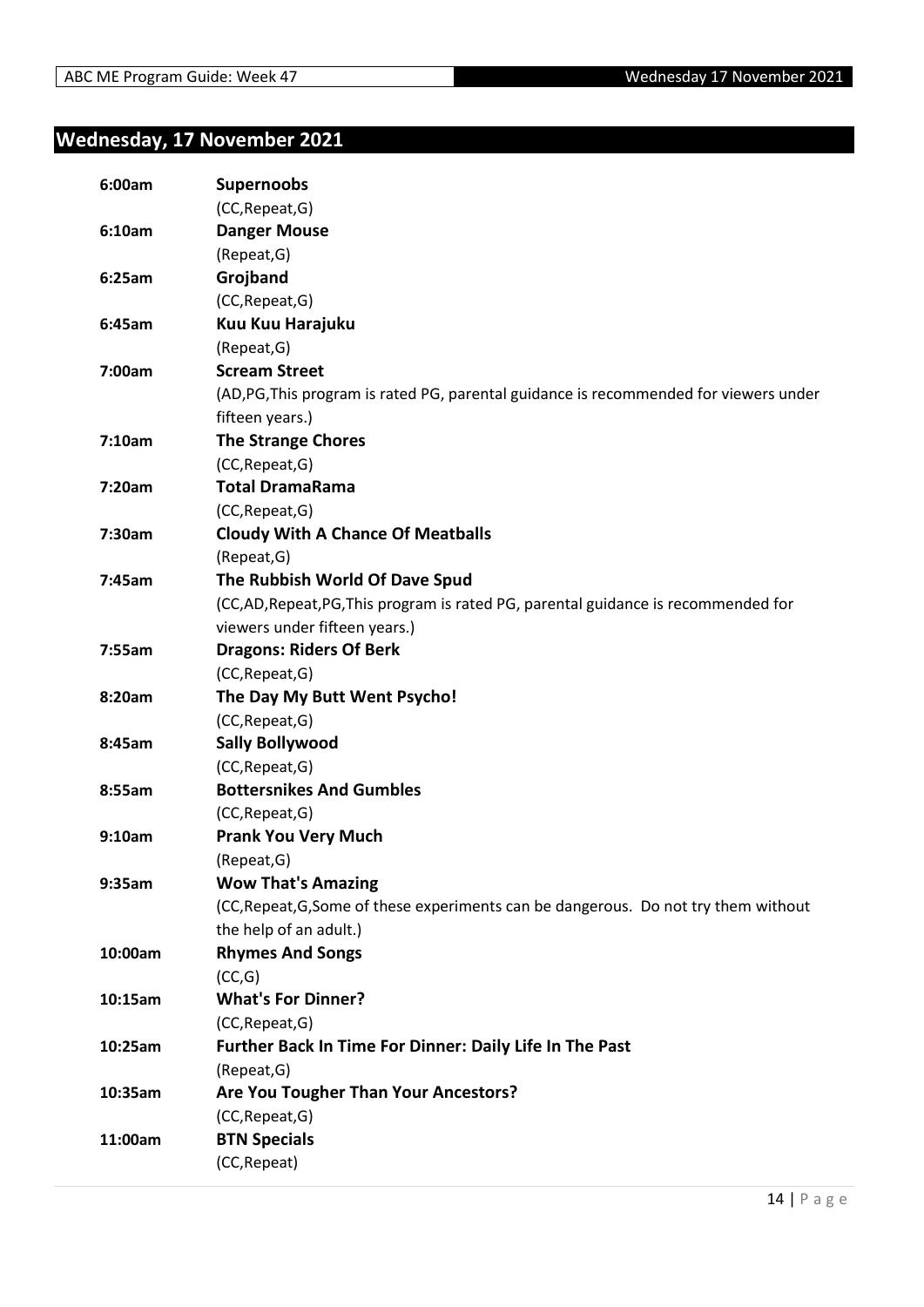| 11:10am            | <b>BTN Explainers</b>                                                                        |
|--------------------|----------------------------------------------------------------------------------------------|
|                    | (CC, Repeat)                                                                                 |
| 11:15am            | <b>Colonising Australia 1788-1901</b>                                                        |
|                    | (CC, Repeat, G, Aboriginal and Torres Strait Islander viewers are advised that the following |
|                    | program contains images and voices of people who have died)                                  |
| 11:25am            | <b>Children of the Holocaust</b>                                                             |
|                    | (CC, Repeat, G)                                                                              |
| 11:35am            | <b>Kids of Courage</b>                                                                       |
|                    | (CC, Repeat, PG, This program is rated PG, parental guidance is recommended for viewers      |
|                    | under fifteen years.)                                                                        |
| 12:00pm            | <b>Operation Ouch!</b>                                                                       |
|                    | (CC, Repeat, PG, This program is rated PG, parental guidance is recommended for viewers      |
|                    | under fifteen years., This program shows medical procedures. In an emergency ring 000        |
|                    | for help)                                                                                    |
| 12:30pm            | <b>Horrible Histories</b>                                                                    |
|                    | (CC, Repeat, G)                                                                              |
| 1:00 <sub>pm</sub> | <b>Gym Stars</b>                                                                             |
|                    | (Repeat, G)                                                                                  |
| $1:25$ pm          | <b>Bushwhacked! Bugs</b>                                                                     |
|                    | (CC, Repeat, G)                                                                              |
| 1:30pm             | <b>Fierce Earth</b>                                                                          |
|                    | (CC, Repeat, G, The action and stunts in this program are performed by professionals. Do     |
|                    | not try this at home.)                                                                       |
| 2:00pm             | <b>Top Jobs For Dogs</b>                                                                     |
|                    | (CC,AD,Repeat,G)                                                                             |
| 2:30pm             | <b>The Athena</b>                                                                            |
|                    | (G)                                                                                          |
| 3:00pm             | <b>Mortified</b>                                                                             |
|                    | (CC, Repeat, G)                                                                              |
| 3:30pm             | Larry the Wonderpup                                                                          |
|                    | (Repeat, G)                                                                                  |
| 3:40pm             | <b>Matilda And The Ramsay Bunch</b>                                                          |
|                    | (CC, Repeat, G)                                                                              |
| 4:00pm             | <b>Get It Together!</b>                                                                      |
|                    | (CC, Repeat, G)                                                                              |
| 4:30pm             | TBA                                                                                          |
| 4:55pm             | <b>Hardball</b>                                                                              |
|                    | (CC, Repeat, G)                                                                              |
| 5:25pm             | <b>Miraculous: Tales Of Ladybug And Cat Noir</b>                                             |
|                    | (CC, Repeat, PG, This program is rated PG, parental guidance is recommended for viewers      |
|                    | under fifteen years.)                                                                        |
| 5:50pm             | <b>Total DramaRama</b>                                                                       |
|                    | (CC, Repeat, G)                                                                              |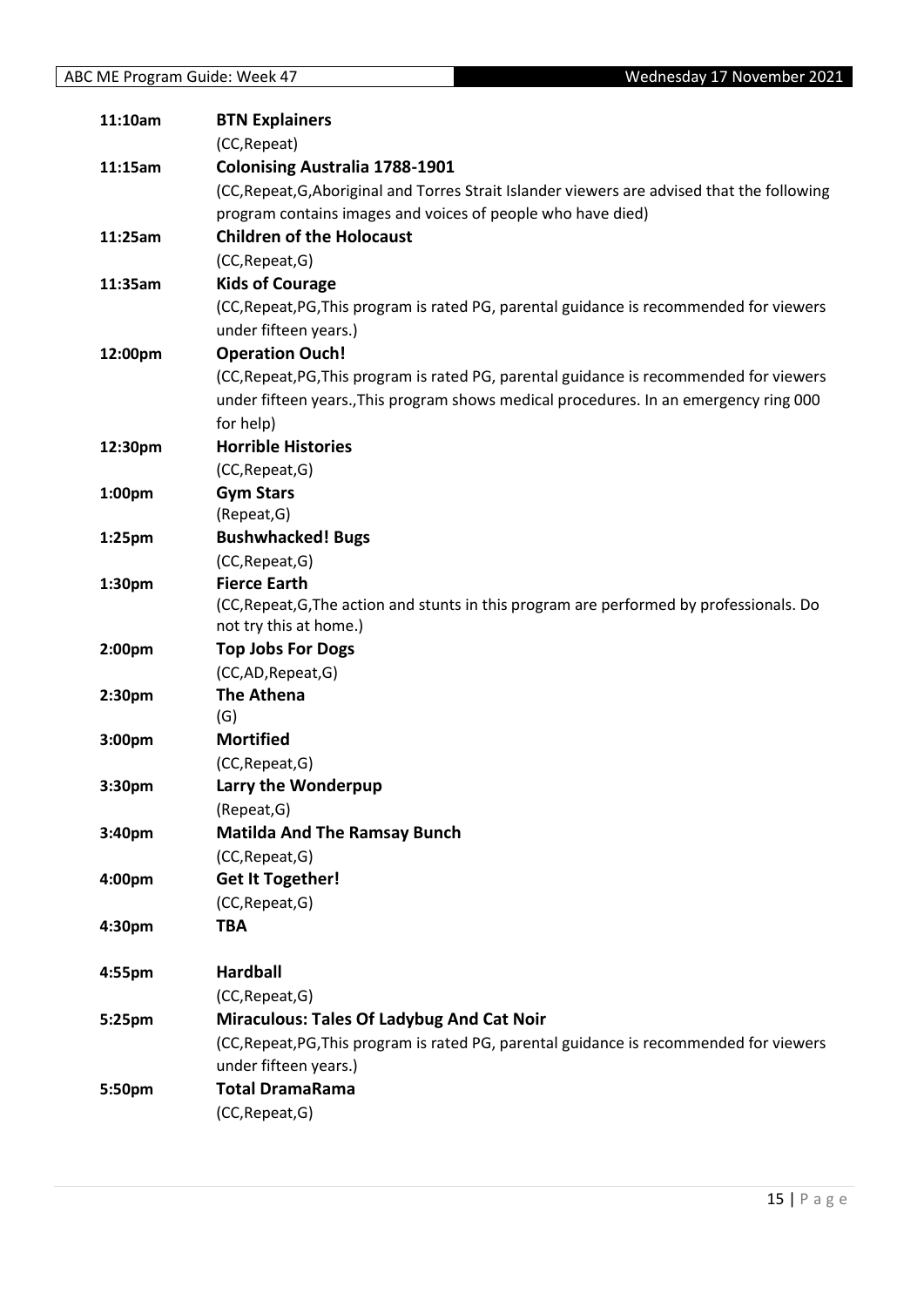| (CC, Repeat, PG, This program is rated PG, parental guidance is recommended for viewers<br>under fifteen years.)<br>The Howlington kids enlist the help of Scarlet and her Granny to infiltrate the wolfhunter |  |
|----------------------------------------------------------------------------------------------------------------------------------------------------------------------------------------------------------------|--|
|                                                                                                                                                                                                                |  |
|                                                                                                                                                                                                                |  |
|                                                                                                                                                                                                                |  |
| headquarters and retrieve the Doom Rock.                                                                                                                                                                       |  |
| <b>BTN Newsbreak</b><br>6:25pm                                                                                                                                                                                 |  |
| (CC)                                                                                                                                                                                                           |  |
| Find out what's going on in the world with a news bulletin designed for children,                                                                                                                              |  |
| featuring stories that are relevant and easy to understand.                                                                                                                                                    |  |
| <b>Barney's Barrier Reef: The Reef's Got Talent</b><br>6:30pm                                                                                                                                                  |  |
| (CC, Repeat, G)                                                                                                                                                                                                |  |
| Simon Coral and Danni Mantaray search for creatures that have the fishy factor.                                                                                                                                |  |
| <b>Horrible Histories</b><br>7:00pm                                                                                                                                                                            |  |
|                                                                                                                                                                                                                |  |
| (CC, Repeat, PG, This program is rated PG, parental guidance is recommended for viewers                                                                                                                        |  |
| under fifteen years.)                                                                                                                                                                                          |  |
| Horsepower is tested to the max on Stone Age Top Gear; Dickens sings about his life and                                                                                                                        |  |
| books; the Greek philosophers host weird dinner parties on 'Come Dine With Me'; and                                                                                                                            |  |
| Vlad the Impaler reveals his horrible new plan.                                                                                                                                                                |  |
| <b>Shaun The Sheep: The Bull</b><br>7:30pm                                                                                                                                                                     |  |
| (CC, Repeat, G)                                                                                                                                                                                                |  |
| When a bull wanders into the sheep's field, Shaun finds out it's a bad idea to make him                                                                                                                        |  |
| 'see red'. But then the Naughty Pigs pour some red paint into the sheep dip                                                                                                                                    |  |
| <b>Doctor Who: Hell Bent</b><br>7:35pm                                                                                                                                                                         |  |
| (CC,AD,Repeat,PG,This program is rated PG, parental guidance is recommended for                                                                                                                                |  |
| viewers under fifteen years.)                                                                                                                                                                                  |  |
| If you took everything from him, betrayed him & broke both his heartshow far might                                                                                                                             |  |
| the Doctor go? Returning to Gallifrey, the Doctor faces the Time Lords in a struggle that<br>will take him to the end of time itself. (Final)                                                                  |  |
|                                                                                                                                                                                                                |  |
| Lost in Oz: The Magic Map<br>8:40pm<br>(CC,AD, Repeat, G)                                                                                                                                                      |  |
| When General Guph sends his fiercest henchman after Dorothy and her friends, our                                                                                                                               |  |
| heroes in both Emerald City and the Deadly Desert find themselves on the run.                                                                                                                                  |  |
| Danger Mouse: Squawkenbard KingCluck Brunel<br>9:00pm                                                                                                                                                          |  |
| (Repeat, G)                                                                                                                                                                                                    |  |
| Squawk's determination to prove King Kong Brunel wrong leads to the pair swapping<br>bodies.                                                                                                                   |  |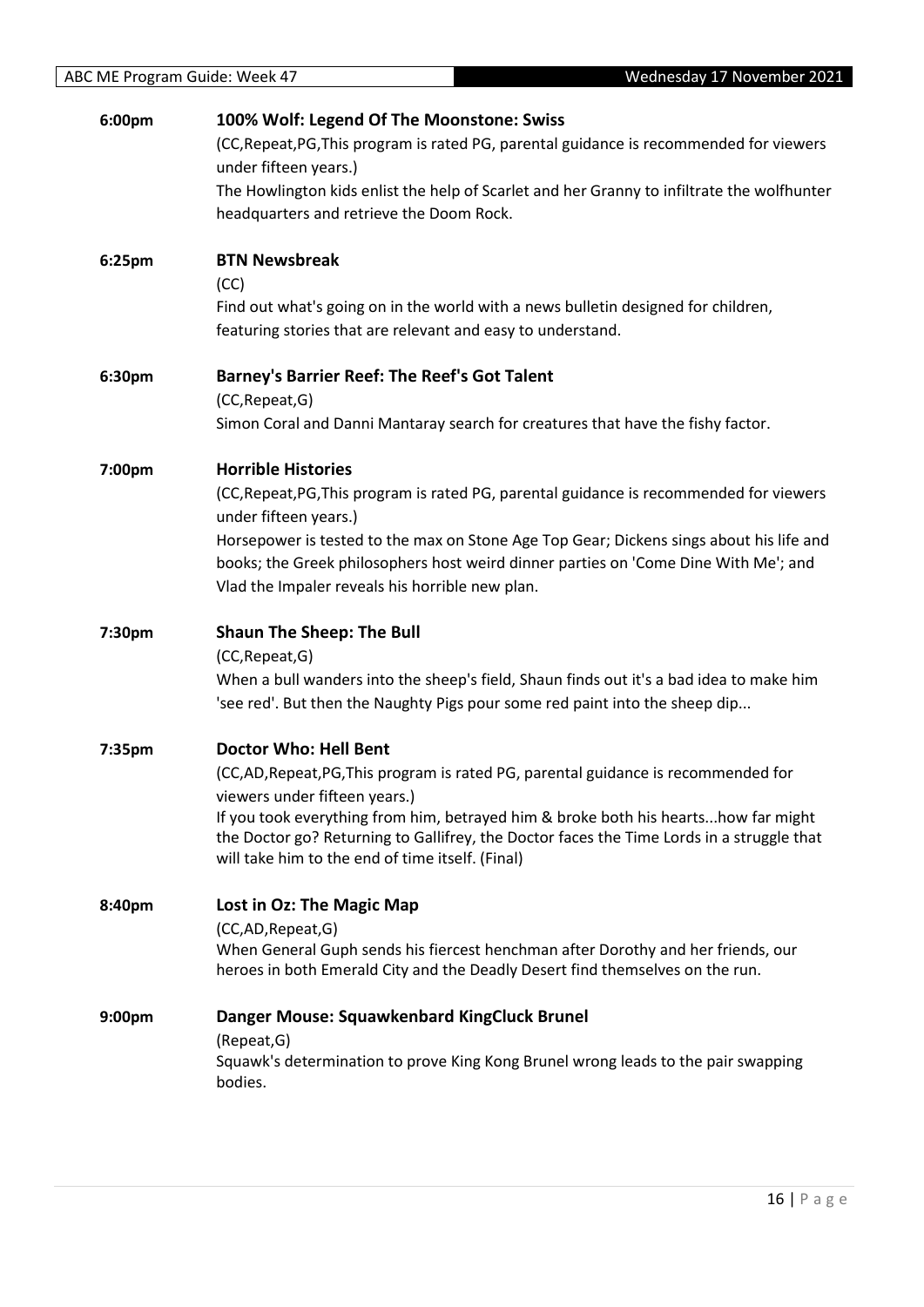| 9:10pm  | All Hail King Julien: Tears in the Drain<br>(CC, Repeat, PG, This program is rated PG, parental guidance is recommended for viewers<br>under fifteen years.)<br>When Detective King Julien searches for a missing Butterfish, he notices lemurs acting<br>strange all around and realises he has a serious mystery on his hands, so he must get the<br>Mystery Solving Team back together! |
|---------|--------------------------------------------------------------------------------------------------------------------------------------------------------------------------------------------------------------------------------------------------------------------------------------------------------------------------------------------------------------------------------------------|
| 9:35pm  | <b>Find Me In Paris: Lost and Found</b><br>(CC, Repeat, G)<br>When Lena discovers Henri is in present day, she is livid, because he didn't reach out and<br>later learns even worse news about Ines.                                                                                                                                                                                       |
| 10:00pm | School Of Rock: Don't Stop Believin'<br>(CC, Repeat, G)<br>The band finally has the chance to get their music to super producer Mick Bronson at the<br>Austin Music Festival, but when they fail to impress him, they must decide whether to<br>keep the band together at all.                                                                                                             |
| 10:20pm | rage<br>(Repeat, PG, Some of the music clips in this show may not be appropriate for everyone<br>watching ABC ME. If you're under fifteen you should check with an adult before watching<br>this next show.)<br>Wall-to-wall music videos, from new releases to classics and the long-forgotten.                                                                                           |
| 11:25pm | <b>ABC ME Programs Resume At 6am</b>                                                                                                                                                                                                                                                                                                                                                       |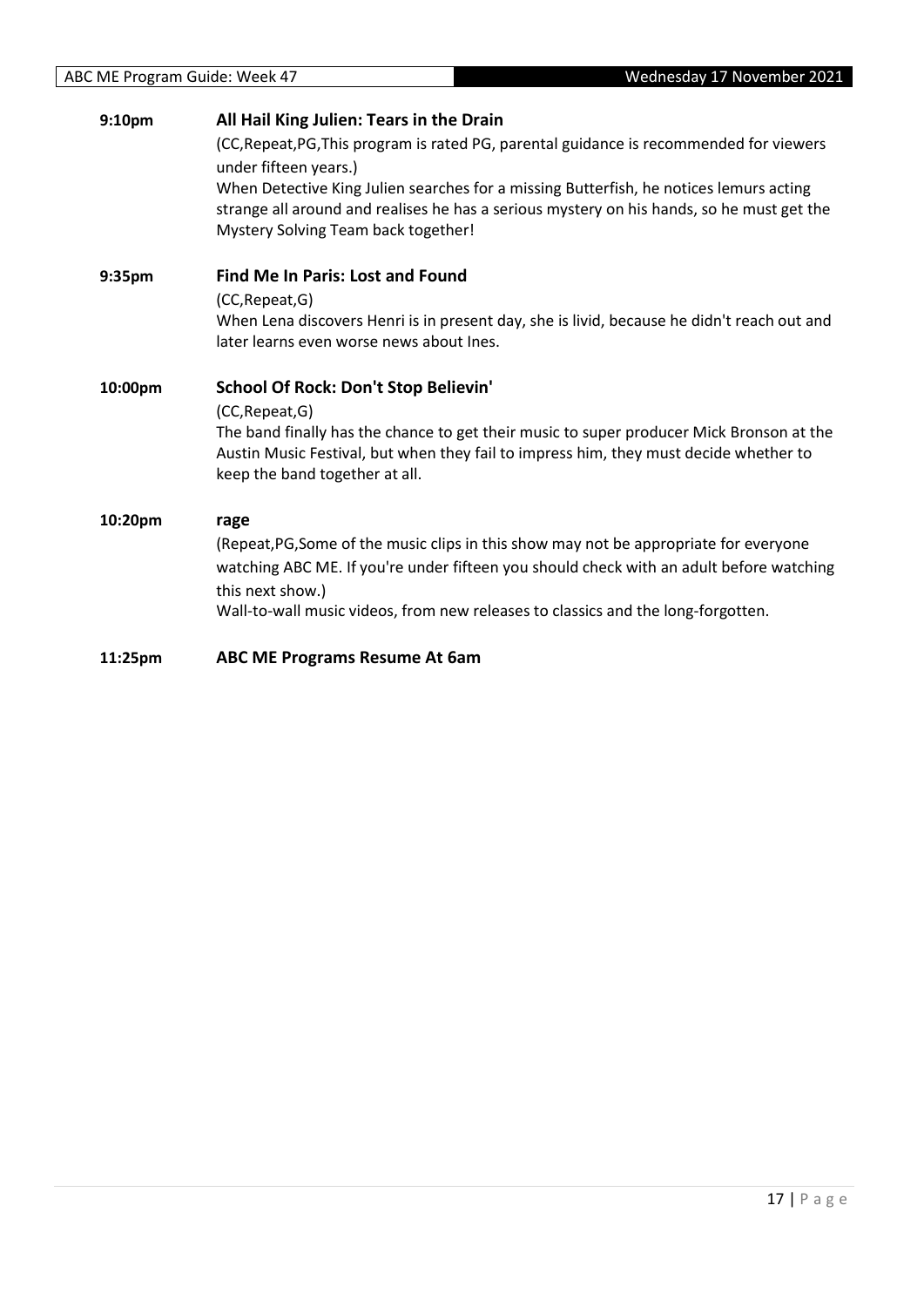### <span id="page-17-0"></span>**Thursday, 18 November 2021**

| 6:00am  | <b>Supernoobs</b>                                                                       |
|---------|-----------------------------------------------------------------------------------------|
|         | (CC, Repeat, G)                                                                         |
| 6:10am  | <b>Danger Mouse</b>                                                                     |
|         | (Repeat, G)                                                                             |
| 6:25am  | Grojband                                                                                |
|         | (CC, Repeat, G)                                                                         |
| 6:45am  | Kuu Kuu Harajuku                                                                        |
|         | (Repeat, G)                                                                             |
| 7:00am  | <b>Scream Street</b>                                                                    |
|         | (AD)                                                                                    |
| 7:10am  | <b>Dennis And Gnasher Unleashed!</b>                                                    |
|         | (Repeat, G)                                                                             |
| 7:20am  | <b>Total DramaRama</b>                                                                  |
|         | (CC, Repeat, PG, This program is rated PG, parental guidance is recommended for viewers |
|         | under fifteen years.)                                                                   |
| 7:30am  | <b>Cloudy With A Chance Of Meatballs</b>                                                |
|         | (Repeat, G)                                                                             |
| 7:45am  | The Rubbish World Of Dave Spud                                                          |
|         | (CC,AD,Repeat,G)                                                                        |
| 7:55am  | <b>Dragons: Riders Of Berk</b>                                                          |
|         | (CC, Repeat, G)                                                                         |
| 8:20am  | The Day My Butt Went Psycho!                                                            |
|         | (CC, Repeat, G)                                                                         |
| 8:45am  | <b>Sally Bollywood</b>                                                                  |
|         | (CC, Repeat, G)                                                                         |
| 8:55am  | <b>Bottersnikes And Gumbles</b>                                                         |
|         | (CC, Repeat, G)                                                                         |
| 9:10am  | <b>Prank You Very Much</b>                                                              |
|         | (Repeat, G)                                                                             |
| 9:35am  | <b>Wow That's Amazing</b>                                                               |
|         | (CC, Repeat, PG, This program is rated PG, parental guidance is recommended for viewers |
|         | under fifteen years., Some of these experiments can be dangerous. Do not try them       |
|         | without the help of an adult.)                                                          |
| 10:00am | <b>Mindful Earth</b>                                                                    |
|         | (Repeat, G)<br><b>What It's Like</b>                                                    |
| 10:15am |                                                                                         |
|         | (Repeat, G)<br><b>BTN</b>                                                               |
| 10:30am |                                                                                         |
|         | (CC, Repeat)                                                                            |
| 10:55am | <b>Places Of Worship</b>                                                                |
|         | (CC, Repeat, G)<br><b>199 Little Heroes</b>                                             |
| 11:00am |                                                                                         |
|         | (CC, Repeat, G)                                                                         |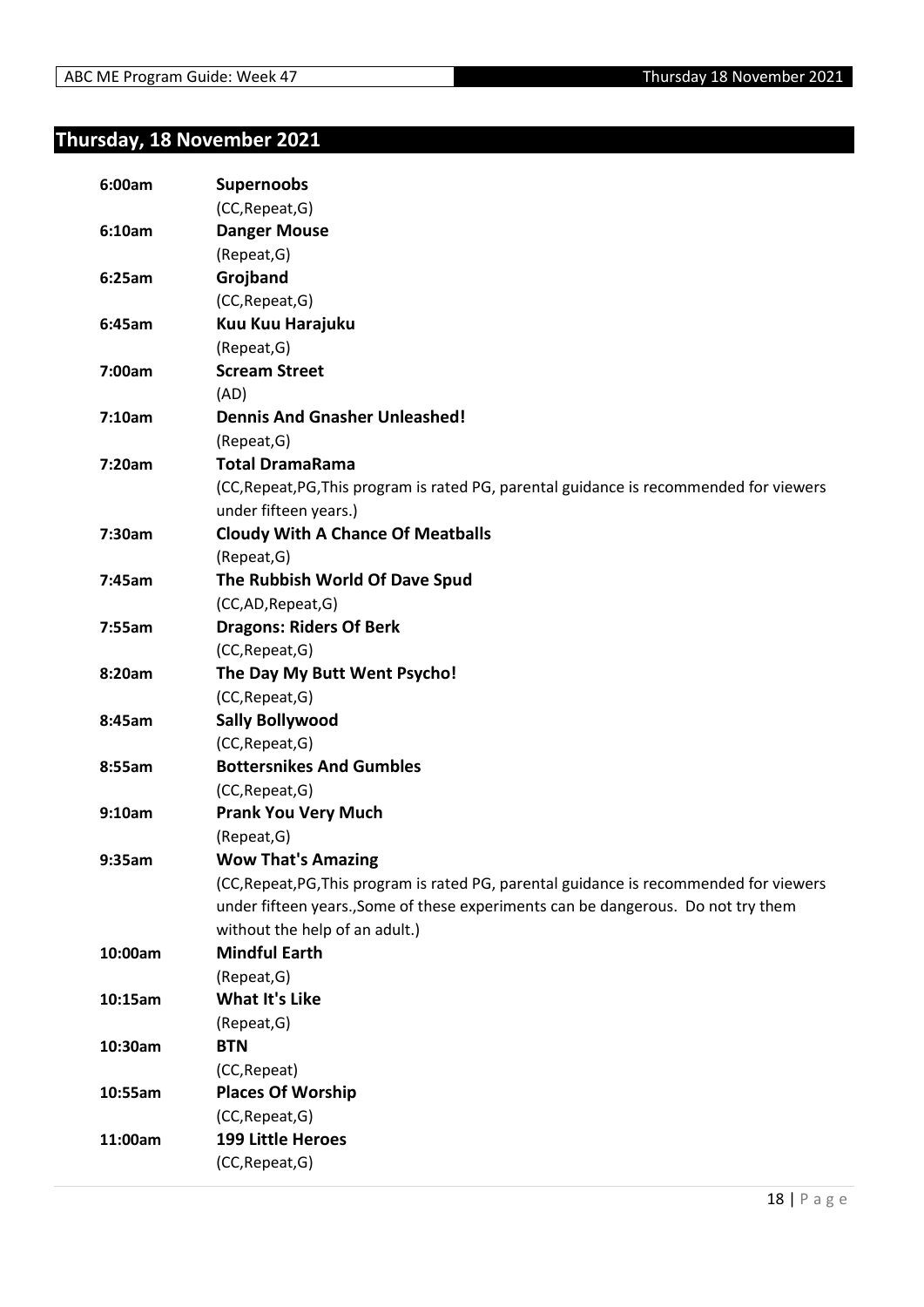| 11:10am            | <b>Creating A Nation</b>                                                                |
|--------------------|-----------------------------------------------------------------------------------------|
|                    | (CC, Repeat, G)                                                                         |
| 11:20am            | <b>Pocket Compass</b>                                                                   |
|                    | (CC, Repeat, PG, This program is rated PG, parental guidance is recommended for viewers |
|                    | under fifteen years.)                                                                   |
| 11:30am            | <b>Move It Mob Style</b>                                                                |
|                    | (CC, Repeat, G)                                                                         |
| 12:00pm            | <b>Operation Ouch!</b>                                                                  |
|                    | (CC, Repeat, PG, This program is rated PG, parental guidance is recommended for viewers |
|                    | under fifteen years., This program shows medical procedures. In an emergency ring 000   |
|                    | for help)                                                                               |
| 12:30pm            | <b>Horrible Histories</b>                                                               |
|                    | (CC, Repeat, PG, This program is rated PG, parental guidance is recommended for viewers |
|                    | under fifteen years.)                                                                   |
| 1:00pm             | <b>Gym Stars</b>                                                                        |
|                    | (Repeat, G)                                                                             |
| 1:25 <sub>pm</sub> | Hey You! What If                                                                        |
|                    | (Repeat, G)                                                                             |
| 1:30pm             | <b>Fierce Earth</b>                                                                     |
|                    | (CC, Repeat, PG, This program is rated PG, parental guidance is recommended for viewers |
|                    | under fifteen years.)                                                                   |
| 2:00 <sub>pm</sub> | <b>Top Jobs For Dogs</b>                                                                |
|                    | (CC,AD,Repeat,PG,This program is rated PG, parental guidance is recommended for         |
|                    | viewers under fifteen years.)                                                           |
| 2:30pm             | <b>The Athena</b>                                                                       |
|                    | (G)                                                                                     |
| 3:00pm             | <b>Mortified</b>                                                                        |
|                    | (CC, Repeat, G)                                                                         |
| 3:30pm             | Larry the Wonderpup                                                                     |
|                    | (Repeat, G)                                                                             |
| 3:40pm             | <b>Matilda And The Ramsay Bunch</b>                                                     |
|                    | (CC, Repeat, G)                                                                         |
| 4:00pm             | <b>Get It Together!</b>                                                                 |
|                    | (CC, Repeat, G)                                                                         |
| 4:30pm             | <b>TBA</b>                                                                              |
|                    | <b>Hardball</b>                                                                         |
| 4:55pm             | (CC, Repeat, G)                                                                         |
| 5:25pm             | <b>Miraculous: Tales Of Ladybug And Cat Noir</b>                                        |
|                    | (CC, Repeat, PG, This program is rated PG, parental guidance is recommended for viewers |
|                    | under fifteen years.)                                                                   |
| 5:50pm             | <b>Total DramaRama</b>                                                                  |
|                    | (CC, Repeat, PG, This program is rated PG, parental guidance is recommended for viewers |
|                    | under fifteen years.)                                                                   |
|                    |                                                                                         |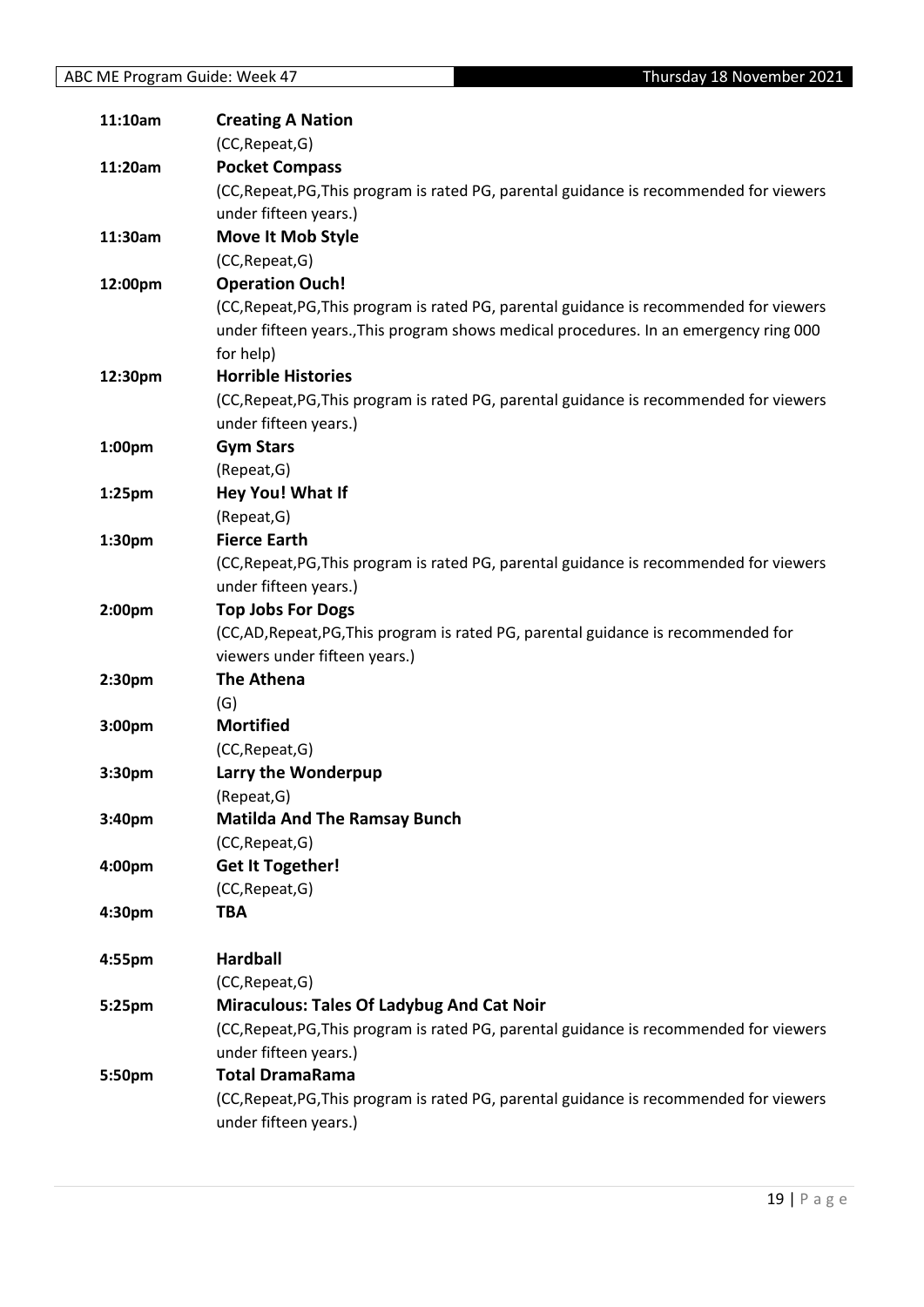| 6:00pm | 100% Wolf: Legend Of The Moonstone: Mount Krumbeck<br>(CC, Repeat, G)<br>The kids discover a prophecy about a figure named Canis Rex, who will unite the Doom |
|--------|---------------------------------------------------------------------------------------------------------------------------------------------------------------|
|        | Rock and the moonstone - and destroy the pack!                                                                                                                |
| 6:25pm | <b>BTN Newsbreak</b><br>(CC)                                                                                                                                  |
|        | Find out what's going on in the world with a news bulletin designed for children,<br>featuring stories that are relevant and easy to understand.              |
| 6:30pm | <b>Barney's Barrier Reef: Home Sweet Home</b><br>(CC, Repeat, G)                                                                                              |
|        | Everyone needs a place to call their own, and the Barrier Reef gang is no different.                                                                          |
| 7:00pm | <b>Horrible Histories</b>                                                                                                                                     |
|        | (CC, Repeat, PG, This program is rated PG, parental guidance is recommended for viewers<br>under fifteen years.)                                              |
|        | We meet the rather eccentric Georgian philosopher Jeremy Bentham; super-rich Roman                                                                            |
|        | politician Crassus raps about his 'blinging' lifestyle; and Johannes Gutenberg goes head-<br>to-head with some monks on The Historical Apprentice.            |
| 7:30pm | <b>Shaun The Sheep: The Kite</b>                                                                                                                              |
|        | (CC, Repeat, G)                                                                                                                                               |
|        |                                                                                                                                                               |
|        | The flock think they're in for fun when a kite blows into their field. But it gets stuck in a<br>tree, so it's up to Shaun to find a way to get it down.      |
| 7:35pm | Doctor Who: The Husbands Of River Song                                                                                                                        |
|        | (CC,AD,Repeat,PG,This program is rated PG, parental guidance is recommended for<br>viewers under fifteen years.)                                              |
|        | On Christmas Day a crashed spaceship calls for help. The Doctor is recruited into River                                                                       |
|        | Song's squad and hurled into a frantic chase across the galaxy.                                                                                               |
| 8:35pm | Lost in Oz: Villa Roquat                                                                                                                                      |
|        | (CC,AD, Repeat, G)<br>Dorothy, Toto, and Scarecrow sail across the Deadly Desert with their new "frenemy"                                                     |
|        | Roquat along for the ride, but an unexpected detour lands them in serious trouble.                                                                            |
| 8:55pm | <b>Danger Mouse: Live and Let Cry</b>                                                                                                                         |
|        | (Repeat, PG, This program is rated PG, parental guidance is recommended for viewers                                                                           |
|        | under fifteen years.)<br>The Danger Babies are led astray by DM.                                                                                              |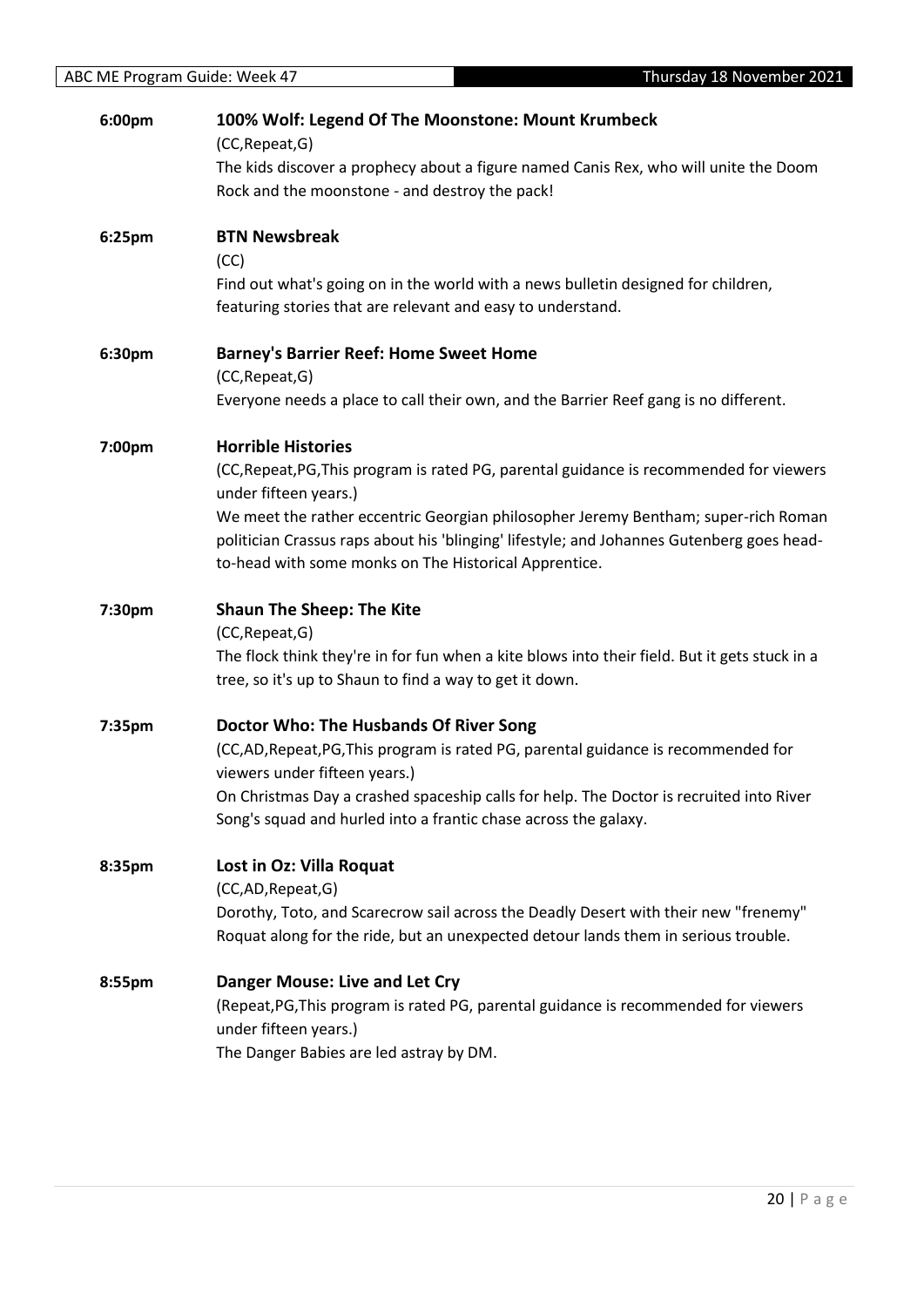| 9:10pm             | All Hail King Julien: Squad Goals<br>(CC, Repeat, PG, This program is rated PG, parental guidance is recommended for viewers<br>under fifteen years.)<br>When King Julien's consultant tells him that his squad is losing their cool, King Julien<br>decides to get a whole new crew.                              |
|--------------------|--------------------------------------------------------------------------------------------------------------------------------------------------------------------------------------------------------------------------------------------------------------------------------------------------------------------|
| 9:30 <sub>pm</sub> | <b>Find Me In Paris: One Last Chance</b><br>(CC, Repeat, G)<br>With Ines taken by the Bureau, Lena devises a plan to reset all time and decides with<br>nothing to lose, to take the BLOK onto Dance Off.                                                                                                          |
| 10:00pm            | <b>School Of Rock: Hold On Loosely</b><br>(CC, Repeat, PG, This program is rated PG, parental guidance is recommended for viewers<br>under fifteen years.)<br>When Freddy tells the band that he is moving to Florida, the band try to convince his<br>mum to let them stay.                                       |
| 10:20pm            | rage: Guest Programmer<br>(Repeat, PG, Some of the music clips in this show may not be appropriate for everyone<br>watching ABC ME. If you're under fifteen you should check with an adult before watching<br>this next show.)<br>Wall-to-wall music videos, from new releases to classics and the long-forgotten. |
| 11:20pm            | <b>ABC ME Programs Resume At 6am</b>                                                                                                                                                                                                                                                                               |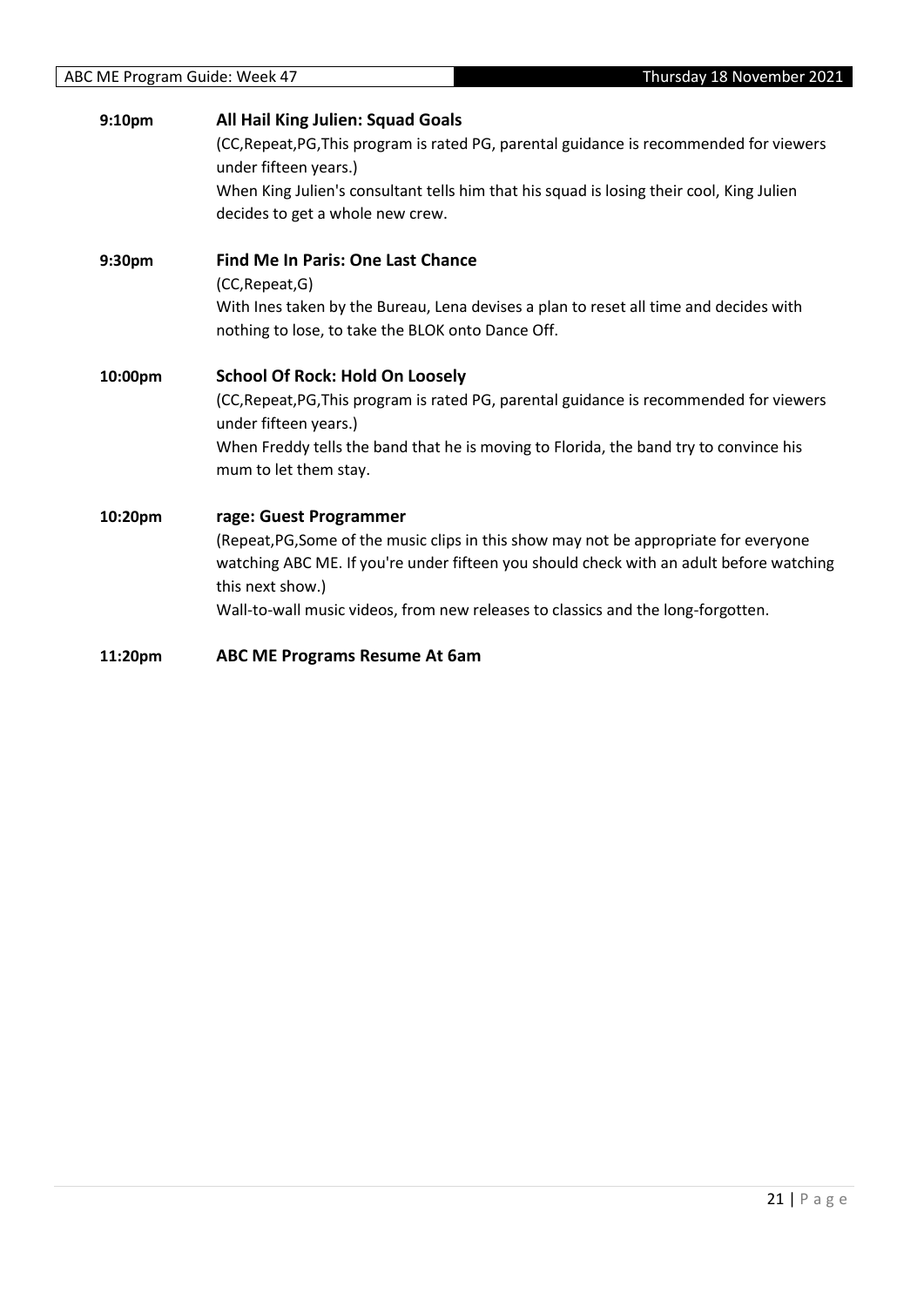### <span id="page-21-0"></span>**Friday, 19 November 2021**

| 6:00am  | <b>Supernoobs</b>                                                                   |
|---------|-------------------------------------------------------------------------------------|
|         | (CC, Repeat, G)                                                                     |
| 6:10am  | <b>Danger Mouse</b>                                                                 |
|         | (Repeat, G)                                                                         |
| 6:25am  | Grojband                                                                            |
|         | (CC, Repeat, G)                                                                     |
| 6:45am  | Kuu Kuu Harajuku                                                                    |
|         | (Repeat, G)                                                                         |
| 7:00am  | <b>Scream Street</b>                                                                |
|         | (AD)                                                                                |
| 7:10am  | <b>Dennis And Gnasher Unleashed!</b>                                                |
|         | (Repeat, G)                                                                         |
| 7:20am  | <b>Total DramaRama</b>                                                              |
|         | (CC, Repeat, G)                                                                     |
| 7:30am  | <b>Cloudy With A Chance Of Meatballs</b>                                            |
|         | (Repeat, G)                                                                         |
| 7:45am  | The Rubbish World Of Dave Spud                                                      |
|         | (CC,AD,Repeat,G)                                                                    |
| 7:55am  | <b>Dragons: Riders Of Berk</b>                                                      |
|         | (CC, Repeat, G)                                                                     |
| 8:20am  | The Day My Butt Went Psycho!                                                        |
|         | (CC, Repeat, G)                                                                     |
| 8:45am  | <b>Sally Bollywood</b>                                                              |
|         | (CC, Repeat, G)                                                                     |
| 8:55am  | <b>Bottersnikes And Gumbles</b>                                                     |
|         | (CC, Repeat, G)                                                                     |
| 9:10am  | <b>Prank You Very Much</b>                                                          |
|         | (Repeat, G)                                                                         |
| 9:35am  | <b>Wow That's Amazing</b>                                                           |
|         | (CC, Repeat, G, Some of these experiments can be dangerous. Do not try them without |
|         | the help of an adult.)                                                              |
| 10:00am | Mini Lessons: English                                                               |
|         | (CC, Repeat, G)                                                                     |
| 10:10am | <b>Big Words Small Stories</b>                                                      |
|         | (Repeat, G)                                                                         |
| 10:15am | The Wacky Word Show                                                                 |
|         | (CC, Repeat, G)                                                                     |
| 10:40am | <b>Bertram Poppingstock: Problem Solver</b>                                         |
|         | (CC, Repeat, G)                                                                     |
| 10:55am | <b>Bistro Escargot</b>                                                              |
|         | (CC, Repeat, G)                                                                     |
| 11:00am | <b>Bringing Books to Life</b>                                                       |
|         | (CC, Repeat, G)                                                                     |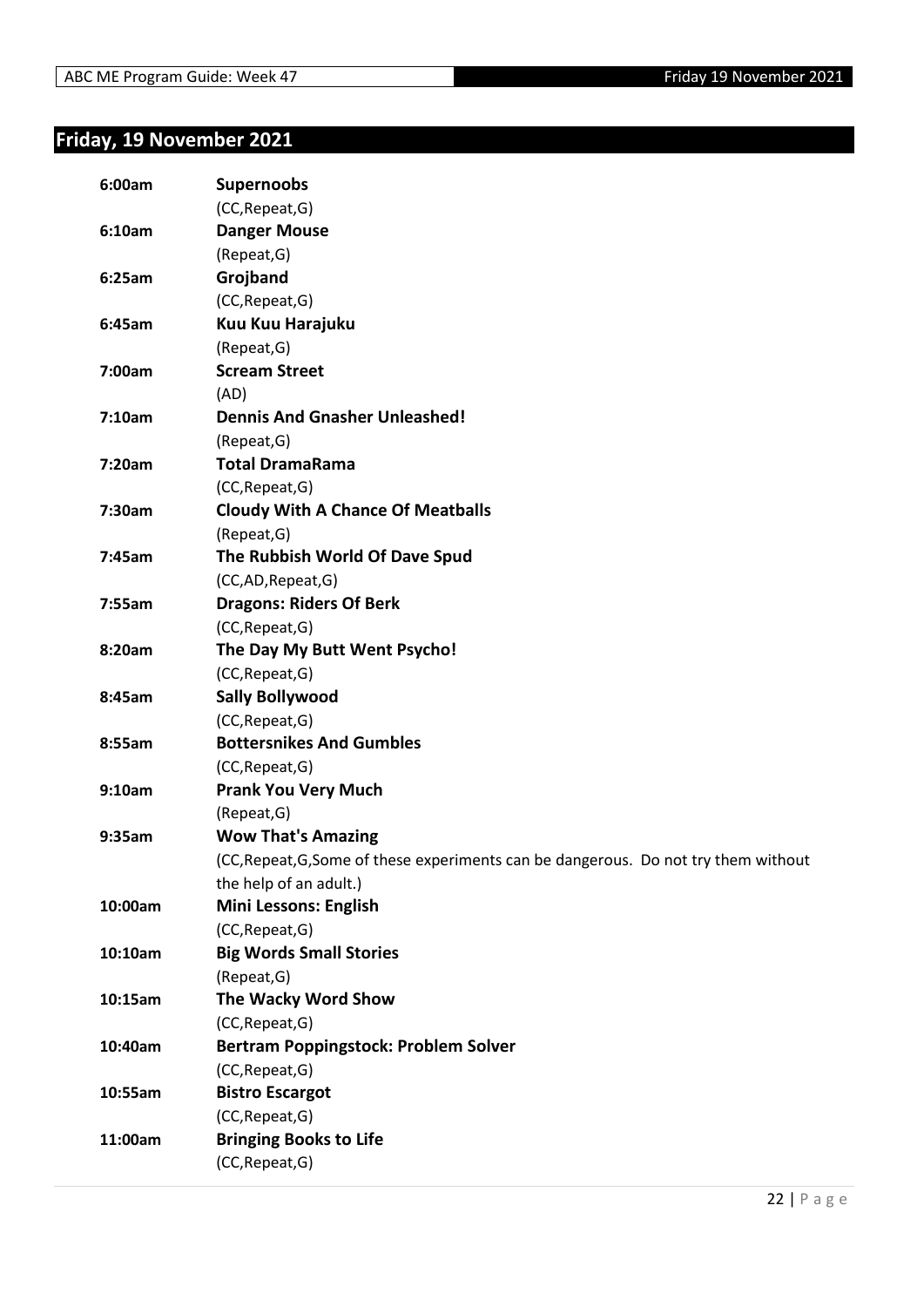| 11:05am   | <b>Shakespeare Uncovered</b>                                                            |
|-----------|-----------------------------------------------------------------------------------------|
|           | (CC, Repeat, PG, This program is rated PG, parental guidance is recommended for viewers |
|           | under fifteen years.)                                                                   |
| 12:00pm   | <b>Operation Ouch!</b>                                                                  |
|           | (CC, Repeat, PG, This program is rated PG, parental guidance is recommended for viewers |
|           | under fifteen years., This program shows medical procedures. In an emergency ring 000   |
|           | for help)                                                                               |
| 12:30pm   | <b>Horrible Histories</b>                                                               |
|           | (CC, Repeat, PG, This program is rated PG, parental guidance is recommended for viewers |
|           | under fifteen years.)                                                                   |
| 1:00pm    | <b>Gym Stars</b>                                                                        |
|           | (Repeat, G)                                                                             |
| $1:25$ pm | Hey You! What If                                                                        |
|           | (Repeat, G)                                                                             |
| 1:30pm    | <b>Fierce Earth</b>                                                                     |
|           | (CC, Repeat, G)                                                                         |
| 2:00pm    | <b>Top Jobs For Dogs</b>                                                                |
|           | (CC,AD,Repeat,PG,This program is rated PG, parental guidance is recommended for         |
|           | viewers under fifteen years.)                                                           |
| 2:30pm    | <b>The Athena</b>                                                                       |
|           | (G)                                                                                     |
| 3:00pm    | <b>Mortified</b>                                                                        |
|           | (CC, Repeat, G)                                                                         |
| 3:30pm    | Larry the Wonderpup                                                                     |
|           | (Repeat, G)                                                                             |
| 3:40pm    | <b>Matilda And The Ramsay Bunch</b>                                                     |
|           | (CC, Repeat, G)                                                                         |
| 4:00pm    | <b>Get It Together!</b>                                                                 |
|           | (CC, Repeat, G)                                                                         |
| 4:30pm    | TBA                                                                                     |
|           |                                                                                         |
| 4:55pm    | <b>Hardball</b>                                                                         |
|           | (CC, Repeat, G)                                                                         |
| 5:25pm    | <b>Miraculous: Tales Of Ladybug And Cat Noir</b>                                        |
|           | (CC, Repeat, PG, This program is rated PG, parental guidance is recommended for viewers |
|           | under fifteen years.)                                                                   |
| 5:50pm    | <b>Total DramaRama</b>                                                                  |
|           | (CC, Repeat, G)                                                                         |
| 6:00pm    | 100% Wolf: Legend Of The Moonstone: The Blood Moon                                      |
|           | (CC, Repeat, PG, This program is rated PG, parental guidance is recommended for viewers |
|           | under fifteen years.)                                                                   |
|           | With both halves of the stone in Ric's hands, Freddy must take on the mantle of Canis   |
|           | Rex and save his pack.                                                                  |
|           |                                                                                         |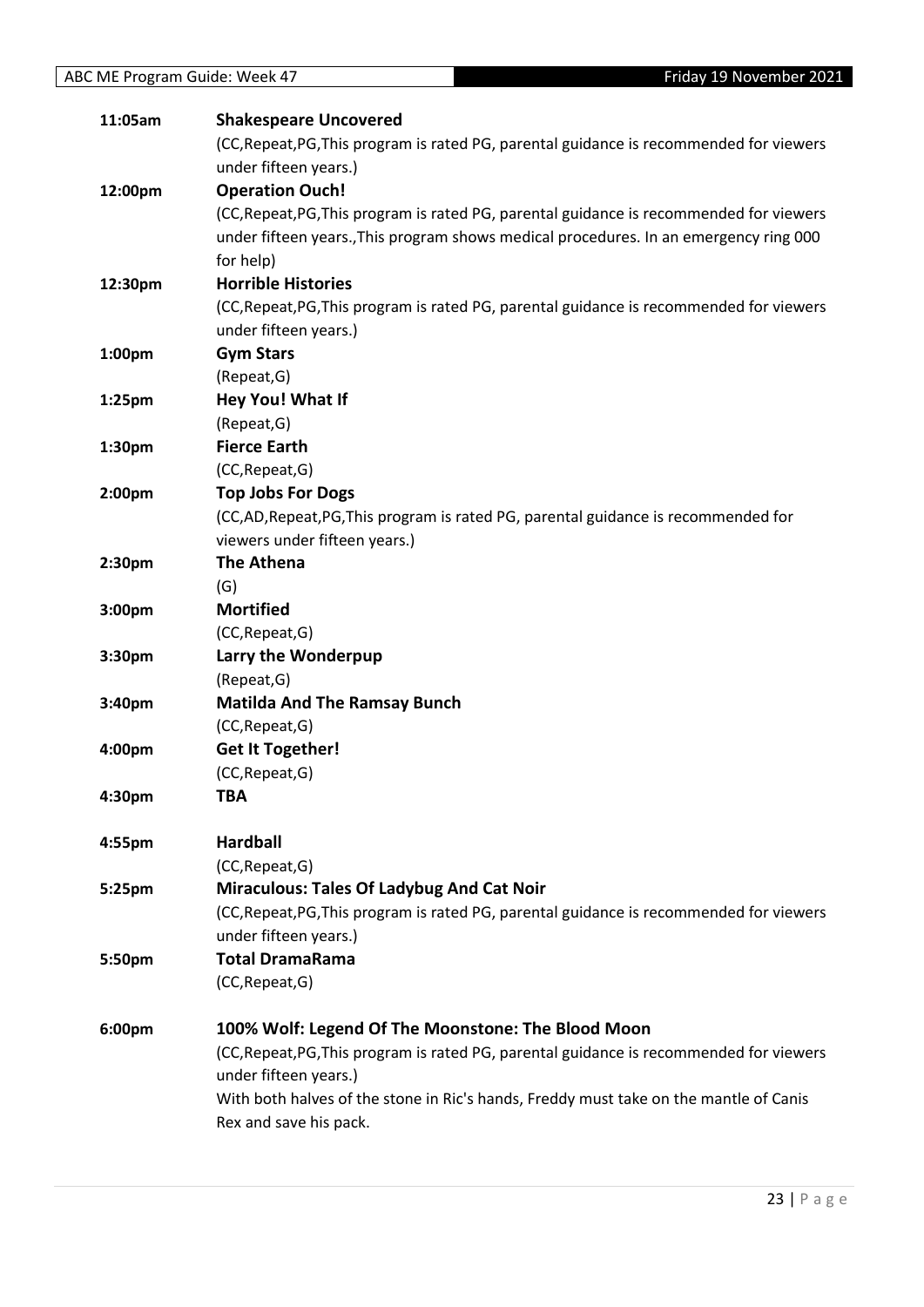| 6:25pm  | <b>BTN Newsbreak</b><br>(CC)                                                                                                                                                                                                                                                                                                             |
|---------|------------------------------------------------------------------------------------------------------------------------------------------------------------------------------------------------------------------------------------------------------------------------------------------------------------------------------------------|
|         | Find out what's going on in the world with a news bulletin designed for children,<br>featuring stories that are relevant and easy to understand.                                                                                                                                                                                         |
| 6:30pm  | <b>Barney's Barrier Reef: Sea Trek</b><br>(CC, Repeat, G)<br>Barney Harwood and Gemma Hunt find creatures that travel amazing distances<br>underwater.                                                                                                                                                                                   |
| 7:00pm  | <b>Manou The Swift</b><br>(G)                                                                                                                                                                                                                                                                                                            |
| 8:30pm  | <b>Good Game Spawn Point</b><br>(CC, Repeat)<br>Good Game Spawn Point is the show for younger gamers, by gamers. Join Rad, Gem and<br>DARREN for the latest game reviews, news and stories from the exciting world of video<br>games!                                                                                                    |
| 8:50pm  | <b>Sword Art Online: To The World Tree</b><br>(CC, Repeat, PG, This program is rated PG, parental guidance is recommended for viewers<br>under fifteen years.)<br>Leafa is making enemies by leaving her area and group to team up with Kirito. On their<br>way to neutral territory, they speak more of the rules and areas of the ALO. |
| 9:10pm  | <b>Log Horizon</b><br>(CC, Repeat, PG, This program is rated PG, parental guidance is recommended for viewers<br>under fifteen years.)<br>Elder Tales has become a global phenomenon, immersing millions of players in its online<br>fantasy world. However, something goes wrong with the twelfth expansion pack.                       |
| 9:40pm  | School Of Rock: Do You Want To Know A Secret?<br>(CC, Repeat, PG, This program is rated PG, parental guidance is recommended for viewers<br>under fifteen years.)<br>When the band gets a new classmate who is unable to keep a secret, it threatens the<br>future of the band.                                                          |
| 10:00pm | <b>ABC ME Programs Resume At 6am</b>                                                                                                                                                                                                                                                                                                     |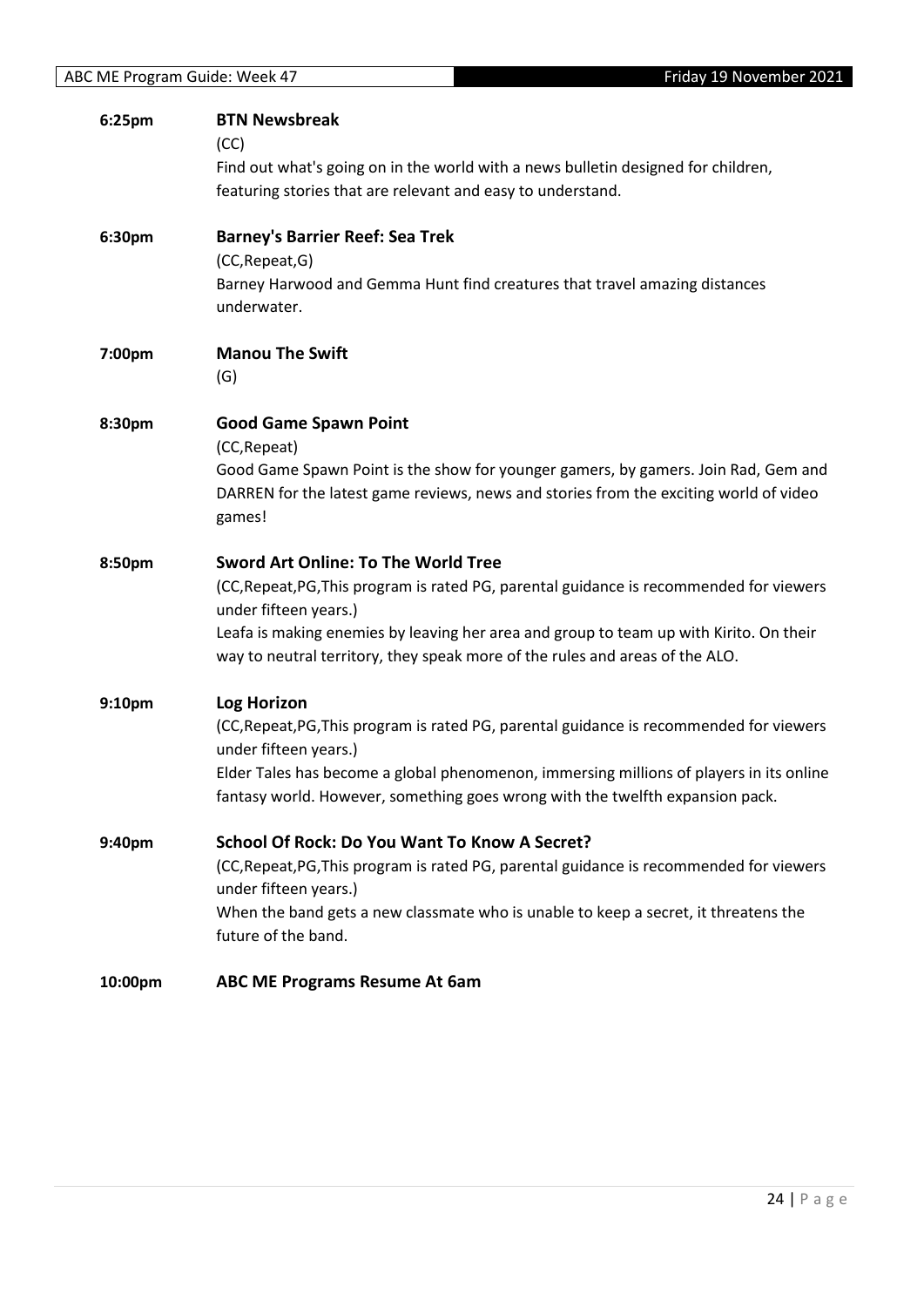#### <span id="page-24-0"></span>**Saturday, 20 November 2021**

| 6:00am  | <b>Supernoobs</b>                                                                       |
|---------|-----------------------------------------------------------------------------------------|
|         | (CC, Repeat, G)                                                                         |
| 6:10am  | <b>Danger Mouse</b>                                                                     |
|         | (Repeat, G)                                                                             |
| 6:25am  | Grojband                                                                                |
|         | (CC, Repeat, G)                                                                         |
| 6:45am  | Kuu Kuu Harajuku                                                                        |
|         | (Repeat, G)                                                                             |
| 7:00am  | <b>Scream Street</b>                                                                    |
|         | (AD)                                                                                    |
| 7:10am  | <b>Dennis And Gnasher Unleashed!</b>                                                    |
|         | (Repeat, G)                                                                             |
| 7:20am  | <b>Total DramaRama</b>                                                                  |
|         | (CC, Repeat, G)                                                                         |
| 7:30am  | <b>Cloudy With A Chance Of Meatballs</b>                                                |
|         | (Repeat, G)                                                                             |
| 7:45am  | The Rubbish World Of Dave Spud                                                          |
|         | (CC,AD,Repeat,G)                                                                        |
| 7:55am  | <b>Dragons: Riders Of Berk</b>                                                          |
|         | (CC, Repeat, G)                                                                         |
| 8:20am  | The Penguins Of Madagascar                                                              |
|         | (CC,AD,Repeat,G)                                                                        |
| 8:40am  | <b>Kong: King Of The Apes</b>                                                           |
|         | (CC, Repeat, PG, This program is rated PG, parental guidance is recommended for viewers |
|         | under fifteen years.)                                                                   |
| 9:05am  | <b>Good Game Spawn Point</b>                                                            |
|         | (CC)                                                                                    |
| 9:25am  | <b>Miraculous: Tales Of Ladybug And Cat Noir</b>                                        |
|         | (CC, Repeat, G)                                                                         |
| 9:45am  | <b>Holly Hobbie</b>                                                                     |
|         | (Repeat, G)                                                                             |
| 10:10am | <b>Ace My Space</b>                                                                     |
|         | (CC, Repeat, G, For some of these craft projects you need an adult's help. Do not try   |
|         | making them on your own.)                                                               |
| 10:40am | <b>The Next Step</b>                                                                    |
|         | (CC, Repeat, G)                                                                         |
| 11:05am | So Awkward                                                                              |
|         | (CC, Repeat, G)                                                                         |
| 11:35am | <b>Project Planet</b>                                                                   |
|         | (CC, Repeat, G)                                                                         |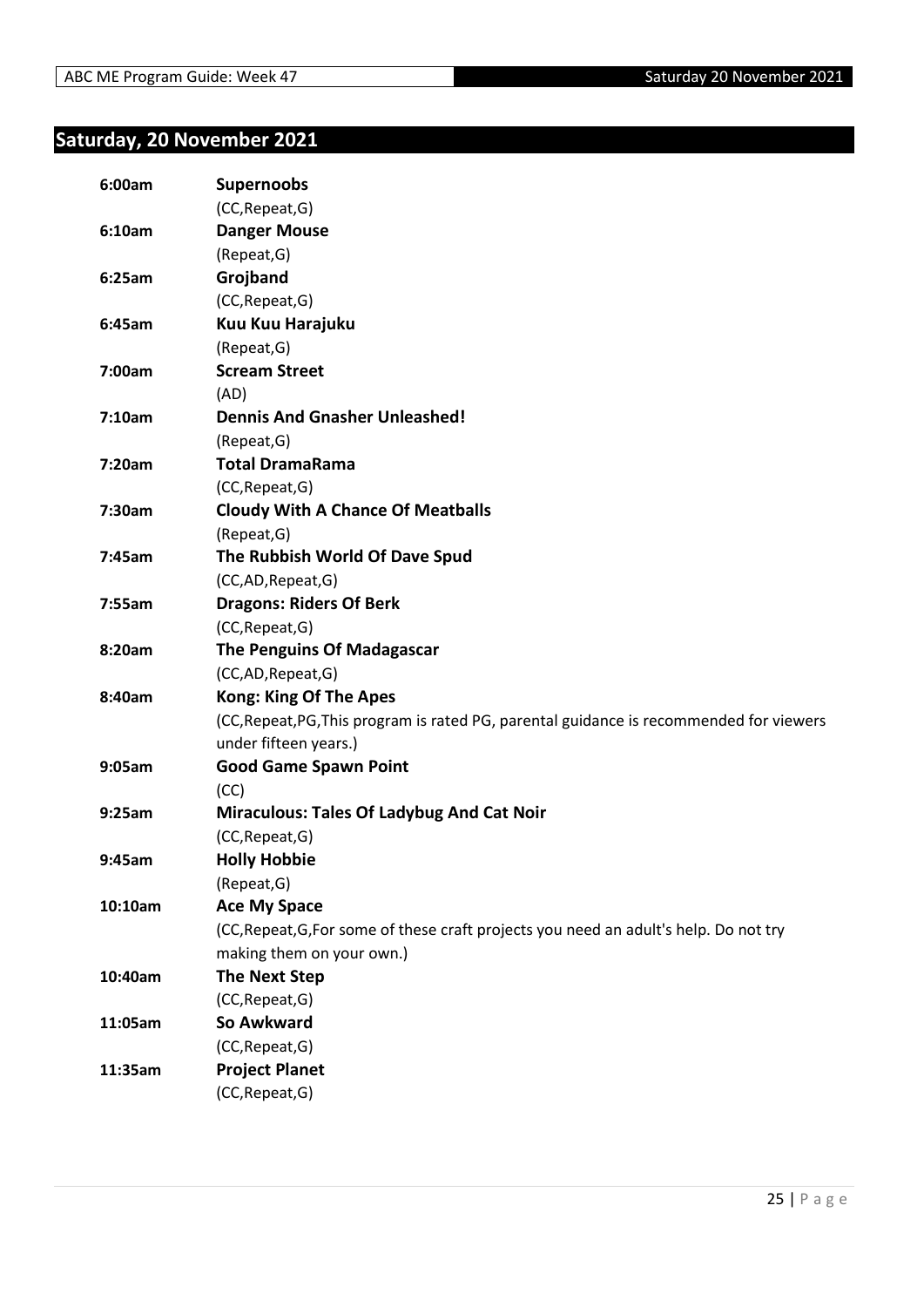| 12:00pm            | <b>Operation Ouch!</b>                                                                    |
|--------------------|-------------------------------------------------------------------------------------------|
|                    | (CC, Repeat, PG, This program is rated PG, parental guidance is recommended for viewers   |
|                    | under fifteen years., This program shows medical procedures. In an emergency ring 000     |
|                    | for help)                                                                                 |
| 12:30pm            | <b>Horrible Histories</b>                                                                 |
|                    | (CC, Repeat, PG, This program is rated PG, parental guidance is recommended for viewers   |
|                    | under fifteen years.)                                                                     |
| 1:00pm             | <b>Gym Stars</b>                                                                          |
|                    | (Repeat, G)                                                                               |
| $1:25$ pm          | Hey You! What If                                                                          |
|                    | (Repeat, G)                                                                               |
| 1:30pm             | <b>Fierce Earth</b>                                                                       |
|                    | (CC, Repeat, G)                                                                           |
| 2:00pm             | <b>Top Jobs For Dogs</b>                                                                  |
|                    | (CC,AD,Repeat,PG,This program is rated PG, parental guidance is recommended for           |
|                    | viewers under fifteen years.)                                                             |
| $2:25$ pm          | <b>Play Your Pets Right</b>                                                               |
|                    | (CC, Repeat, G)                                                                           |
| 2:45pm             | <b>Log Horizon</b>                                                                        |
|                    | (CC,PG,This program is rated PG, parental guidance is recommended for viewers under       |
|                    | fifteen years.)                                                                           |
| 3:15 <sub>pm</sub> | <b>Sailor Moon Crystal</b>                                                                |
|                    | (CC, Repeat, PG, This program is rated PG, parental guidance is recommended for viewers   |
|                    | under fifteen years.)                                                                     |
| 3:35pm             | <b>Voltron: Legendary Defender</b>                                                        |
|                    | (Repeat, PG, This program is rated PG, parental guidance is recommended for viewers       |
|                    | under fifteen years.)                                                                     |
| 4:00pm             | <b>Get It Together!</b>                                                                   |
|                    | (CC, Repeat, G)                                                                           |
| 4:30pm             | TBA                                                                                       |
| 4:55pm             | <b>Hardball</b>                                                                           |
|                    | (CC, Repeat, G)                                                                           |
| 5:25pm             | <b>Miraculous: Tales Of Ladybug And Cat Noir</b>                                          |
|                    | (CC, Repeat, PG, This program is rated PG, parental guidance is recommended for viewers   |
|                    | under fifteen years.)                                                                     |
| 5:50pm             | <b>Total DramaRama</b>                                                                    |
|                    | (CC, Repeat, G)                                                                           |
| 6:00pm             | The Deep: Here Be Dragons                                                                 |
|                    | (CC, Repeat, G)                                                                           |
|                    | A dragon hunting expedition leads Ant to an ancient scroll that holds clues to an amazing |
|                    | mystery. But his family are trapped by the dragon and only Ant and Jeffrey can save       |
|                    | them! And Jeffrey's a fish!                                                               |
|                    |                                                                                           |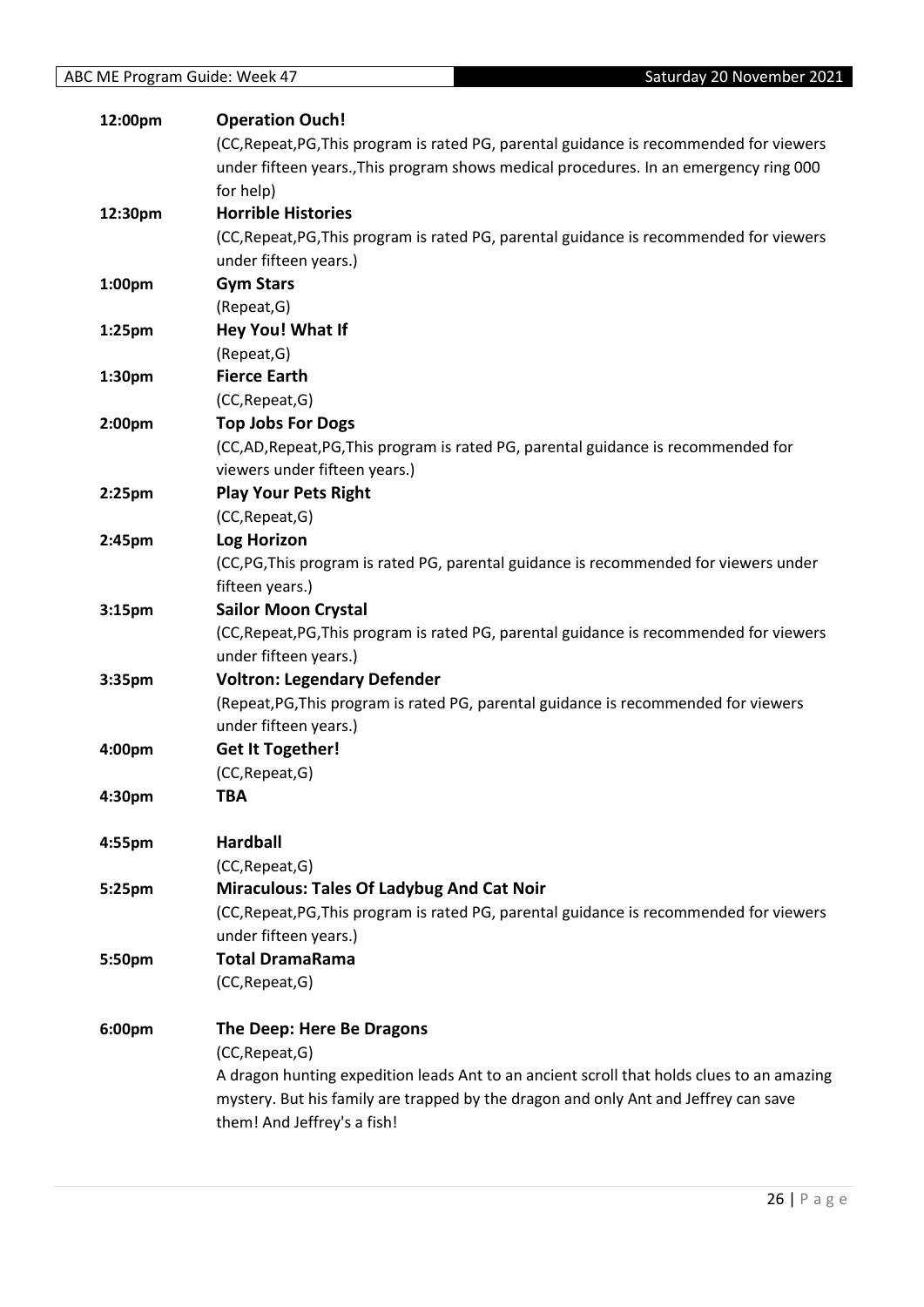| 6:25pm | <b>Bad Nature</b><br>(CC,G)                                                                                                                                                                 |
|--------|---------------------------------------------------------------------------------------------------------------------------------------------------------------------------------------------|
|        | Join Marv the Mandrill, Gloria the Puma and a madcap menagerie of misfits as they delve<br>into the disgusting, but truly amazing things that animals do.                                   |
| 6:30pm | Play Your Pets Right: Oscar v Bentley/Cat v Toilet Roll<br>(CC, Repeat, G)                                                                                                                  |
|        | Dogs Oscar and Bentley try to avoid the many distractions of the Temptation Gauntlet,<br>but who'll win? And Sydney the cat bids to be crowned 'super pet' by unravelling a toilet<br>roll. |
| 6:45pm | <b>Operation Ouch!: Do Try This At Home: Vomit</b><br>(G, Some of these experiments can be dangerous. Do not try them without the help of an                                                |
|        | adult.)<br>The Docs are back in Xand's kitchen lab! Every episode Chris and Xand do an experiment                                                                                           |
|        | for you to try at home, from extracting your DNA to making a vomit factory!                                                                                                                 |
| 7:00pm | <b>Horrible Histories</b><br>(CC, Repeat, G)                                                                                                                                                |
|        | Famous monk St Augustine struggles to introduce Christianity to Saxon England; we                                                                                                           |
|        | witness a daring escape from the Tower of London; and Joan of Arc's story is quite an<br>unusual one for a teenage girl.                                                                    |
| 7:30pm | Shaun The Sheep: Shape Up With Shaun                                                                                                                                                        |
|        | (CC, Repeat, G)<br>Shirley The Sheep has put on even more weight than usual, so Shaun decides to help her                                                                                   |
|        | get in shape with a rigorous exercise regime.                                                                                                                                               |
| 7:35pm | Doctor Who: The Return of Doctor Mysterio<br>(CC, Repeat, PG, This program is rated PG and includes supernatural themes. Parental                                                           |
|        | guidance is recommended for younger viewers.)                                                                                                                                               |
|        | The Doctor joins forces with an investigative journalist and a superhero to save New York<br>from a deadly alien threat.                                                                    |
| 8:40pm | Lost in Oz: Shortcut to Emerald City<br>(CC,AD,Repeat,G)                                                                                                                                    |
|        | Dorothy, Toto, Scarecrow and Roquat find themselves at the entrance to a mysterious                                                                                                         |
|        | tunnel that connects Emerald City and the Deadly Desert, but nothing can prepare them<br>for what they find on the other side.                                                              |
|        |                                                                                                                                                                                             |
| 9:00pm | Danger Mouse: Lost Tempers In Space                                                                                                                                                         |
|        | (Repeat, G)<br>Danger Mouse and Jeopardy's space mission ends in disaster.                                                                                                                  |